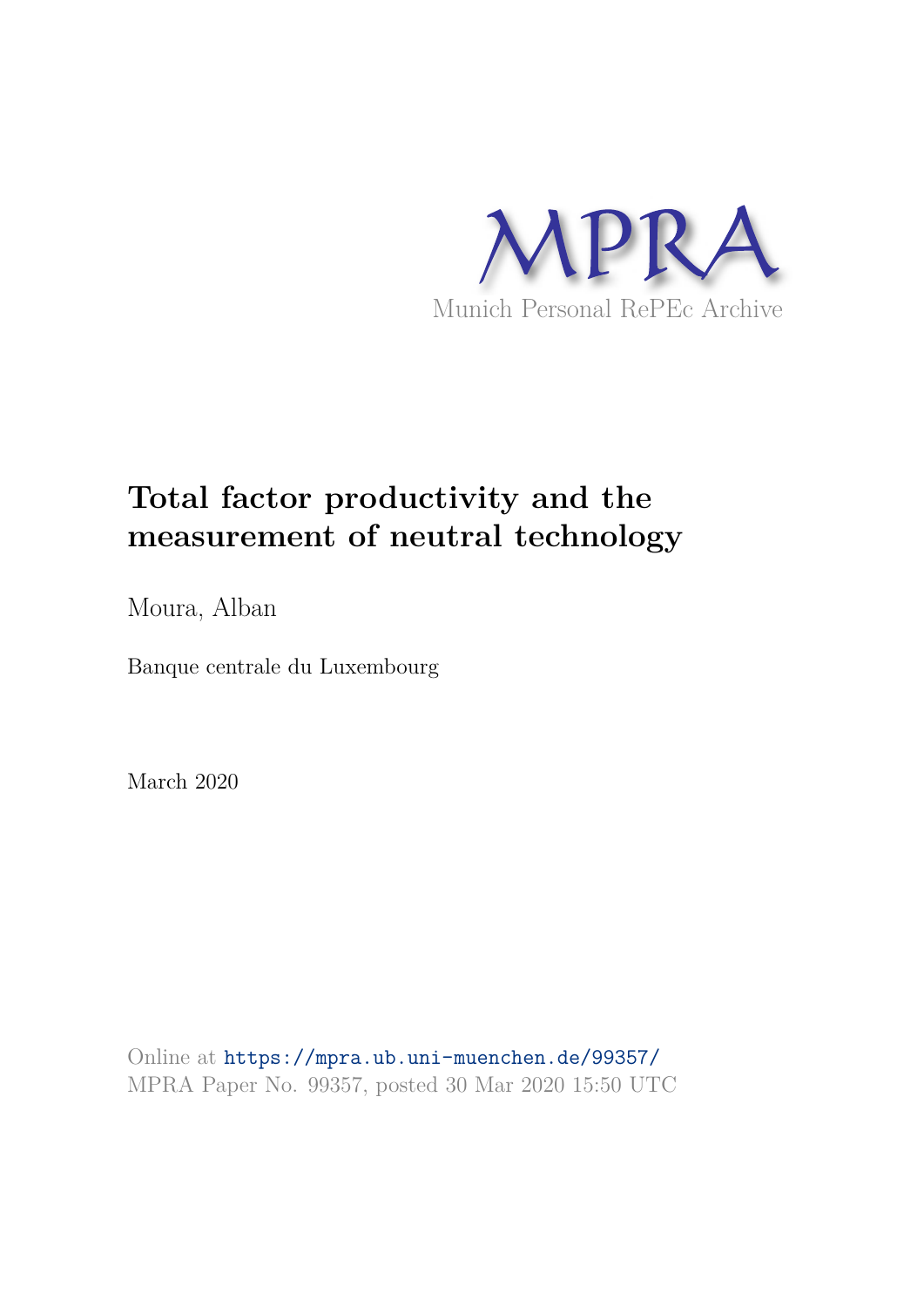## TOTAL FACTOR PRODUCTIVITY AND THE MEASUREMENT OF NEUTRAL TECHNOLOGY

## ALBAN MOURA

Abstract. TFP measures constructed from chain-aggregated output, such as those published by the Bureau of Labor Statistics or Fernald (2014), confound contributions from neutral and sector-specific technology. Therefore, they should not be used to infer the path of neutral technology in presence of investment-specific technical change. Two theoryconsistent, utilization-adjusted measures of neutral technology at the quarterly frequency are proposed for the US business sector. Both indicate that neutral technology progress declined dramatically after the mid-1970s. In particular, its contribution to US growth fell from more than 85% before 1973 to less than 25% afterward. The associated welfare loss is enormous: if neutral technology had continued on its pre-1970s trend, 2017 US output would have been 70% higher.

JEL Codes: E22, E23, E32, O41, O47.

Keywords: total factor productivity, neutral technology, investment-specific technology, sources of growth.

March 2020. Banque centrale du Luxembourg, Département Économie et Recherche, 2 boulevard Royal, L-2983 Luxembourg (e-mail: alban.moura@bcl.lu). I am grateful to Luca Benati for sharing his codes. For helpful comments, I thank Patrick Fève, Pablo Garcia Sanchez, Paolo Guarda, and Olivier Pierrard. This paper should not be reported as representing the views of the Banque centrale du Luxembourg or the Eurosystem. The views expressed are those of the authors and may not be shared by other research staff or policymakers at BCL or the Eurosystem.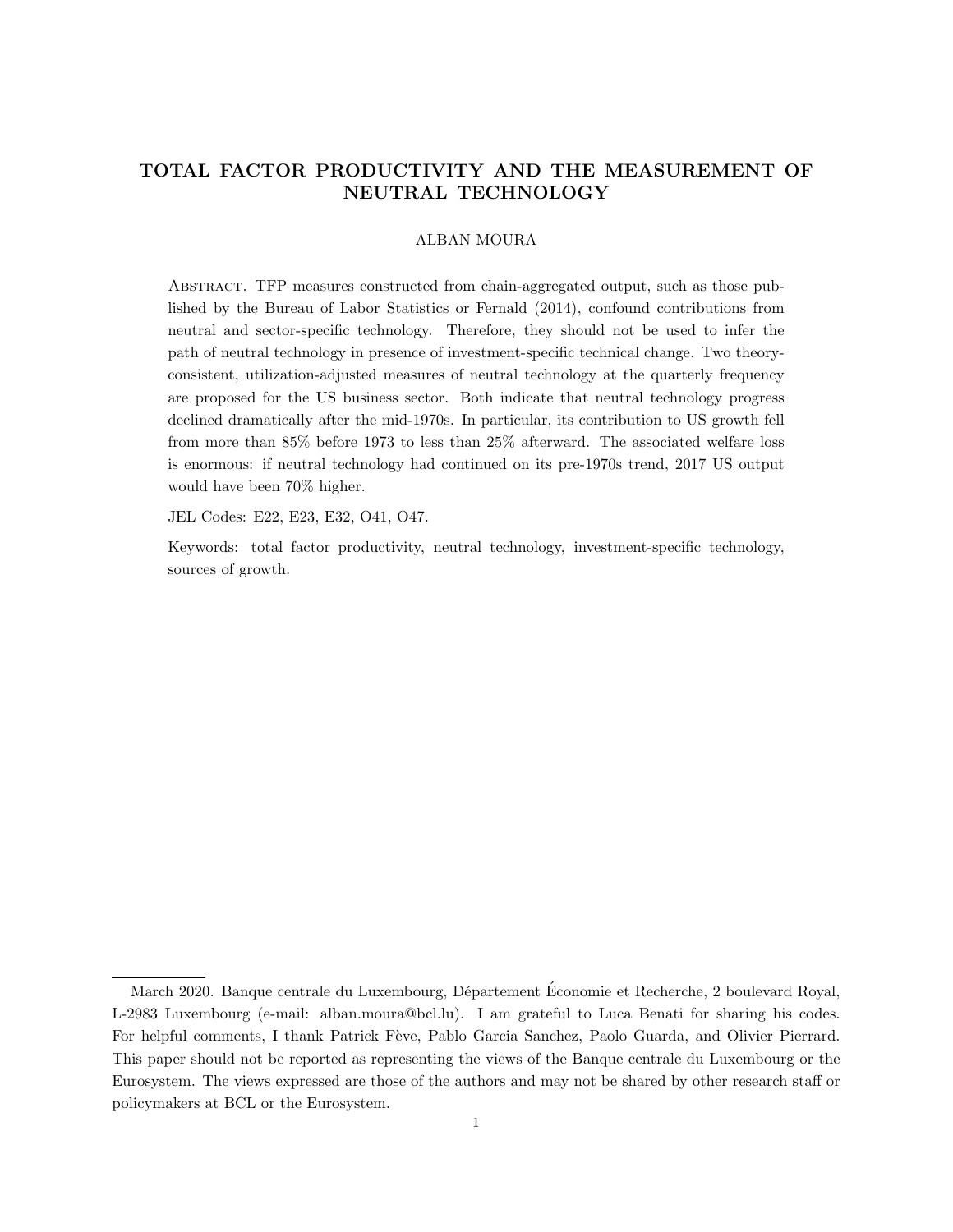#### 1. INTRODUCTION

Since Solow (1956) and Kydland and Prescott (1982), technical change has been at the heart of macroeconomic theories of growth and business cycles. While early works typically focused on a single neutral technology shifter in an aggregate production function, referred to as Total Factor Productivity (TFP), Gordon's (1990) finding of a sustained downward trend in quality-adjusted relative prices for durable goods sparked interest in a second source of technical change related to the production of investment goods. Since then, the literature has been debating the relative roles of neutral and investment-specific technology progress, both as regards the sources of economic growth (Greenwood, Hercowitz, and Krusell, 1997; Whelan, 2003; Greenwood and Krusell, 2007) and business cycles (Greenwood, Hercowitz, and Krusell, 2000; Fisher, 2006; Justiniano, Primiceri, and Tambalotti, 2010, 2011).

One practical difficulty to settle the debate is that neither source of technology is directly observable, so that inference about technical change often relies on theoretical restrictions. For instance, Greenwood, Hercowitz, and Krusell (1997) and Whelan (2003) estimate the respective US growth contributions of neutral and investment-specific technology from the behavior of aggregate national account variables, interpreted through the lens of generalequilibrium models.

More recently, some authors have tried to discipline inference by interpreting empirical TFP measures as direct observations of neutral technology. For instance, Beaudry and Lucke (2010) incorporate measured TFP into a VECM analysis focusing on the sources of US business cycles and assume that it responds to disembodied (neutral) technology shocks only. Similarly, Schmitt-Groh´e and Uribe (2011, 2012) map TFP into neutral technology in their empirical analysis of real-business-cycle models. This strategy has been made possible by the construction of quarterly utilization-adjusted TFP series by Beaudry and Lucke (2010) and Fernald (2014). According to Benati (2014), the latter "is widely regarded as the best available measure of neutral technological progress."

In this context, this paper makes two points. The first is that one should not interpret standard TFP series, such as those published by Beaudry and Lucke or Fernald, but also by the Bureau of Labor Statistics (BLS, 2007), as observations on neutral technology in the presence of investment-specific technical change. Instead, I show in Section 2 that in this case measured TFP is a geometric combination of neutral and investment-specific technology processes. It follows immediately that empirical studies mapping measured TFP into neutral technology in multi-sector setups, such as the ones cited above, face potentially serious identification issues. This finding also rationalizes the long-run comovements between measured TFP and the relative price of investment found in US data (Schmitt-Grohé and Uribe, 2011; Benati, 2014), which could originate from their common dependence on investment-specific technology.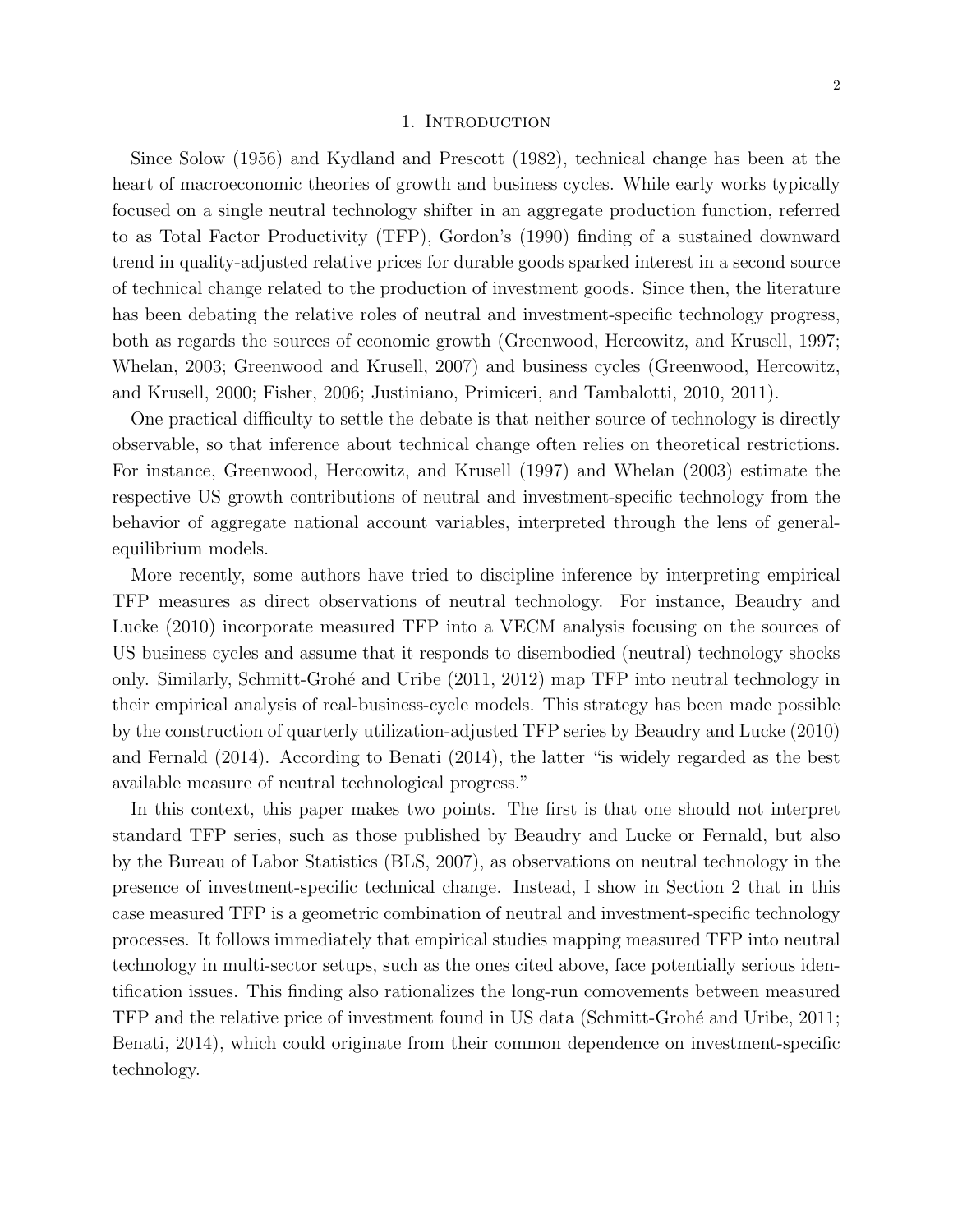The root of the problem lies in the ambiguous nature of output measurement in multisector environments. Since Greenwood, Hercowitz, and Krusell (1997), it has become standard to work with one-sector representations of multi-sector models, in which output is measured in consumption units and associated with an aggregate production function shifted by neutral technology. Accordingly, neutral technology should be measured as the ratio between output in consumption units and the input contributions implied by the production function. However, Beaudry and Lucke (2010), Fernald (2014), and the BLS all construct TFP from chain-aggregated output. This measure of production closely resembles a geometric average of real quantities and it grows faster than output in consumption units in presence of investment-specific technological change. It follows immediately that TFP series constructed from chain-aggregated output cannot measure neutral technology if investmentspecific technical progress is present. Rather, they correspond to a weighted average of the two processes for neutral and investment-specific technology.

This is not a new result. In particular, the issues related to output measurement and the interpretation of TFP measures are well known in the large literature on aggregate productivity.<sup>1</sup> However, the examples from Beaudry and Lucke  $(2010)$  and Schmitt-Grohé and Uribe (2011, 2012) make it clear that some ambiguity remains for a wider audience of macroeconomists. Another illustration is the survey by Ramey (2016, p. 136), which presents neutral technology shocks as equivalent to TFP shocks.<sup>2</sup> This tendency to misinterpret TFP suggests that there is some value in clarifying the matter, even though some authors did use the appropriate interpretation in applied work (for instance Barsky, Basu, and Lee, 2014; Chen and Wemy, 2015).

The second point is that it is straightforward to construct quarterly utilization-adjusted TFP measures that can be interpreted as neutral technology in the presence of investmentspecific technical change. In Section 3, I provide two such series for the US economy, which might be of interest for applied researchers. I construct the first from Fernald's (2014) database, which reports time series on inputs, output, and factor utilization for the US business sector. To obtain a TFP series that corresponds to neutral technology, I simply replace Fernald's chain-aggregated output by output in consumption units. The second measure is provided directly by Fernald (2014), who decomposes aggregate TFP into distinct consumptionand investment-sector TFP series. I show that Fernald's TFP for the consumption sector is another theory-consistent estimate of neutral technology in standard two-sector setups. Fernald does not emphasize this interpretation, which is novel.

Although equivalent in theory, these two measures of neutral technology differ slightly in sample. However, they share common implications regarding the nature and pace of

<sup>1</sup>See, e.g., Hornstein and Krusell (1996, 2000), Fernald (2015), and Byrne, Fernald, and Reinsdorf (2016).

<sup>2</sup>Ramey's (2016) exact sentence is: "Neutral technology shocks, or TFP shocks, are shocks to the process driving  $A_t$ ," where  $A_t$  is the productivity shifter in an aggregate production function.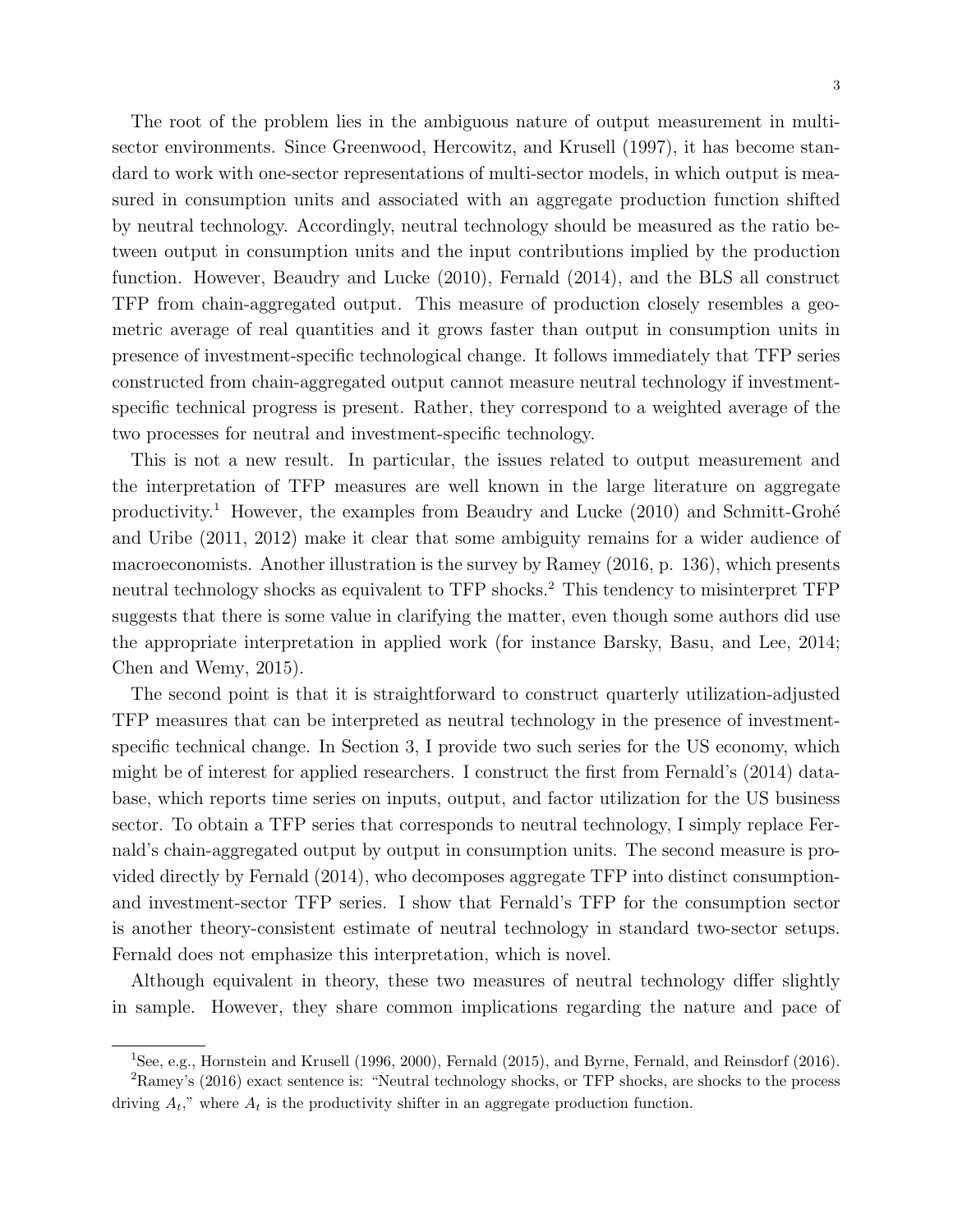technical change in the US economy. In particular, both series indicate a dramatic decline in neutral technology growth starting in the mid 1970s, a period which coincides with a persistent slowdown in US aggregate productivity. Statistical tests for breaks at unknown dates in the sample identify a single significant trend break in the logarithm of both measures of neutral technology, with the same estimated break date:  $1973Q1$ <sup>3</sup>. The size of the break is economically significant: TFP measured from output in consumption units grew at a yearly rate of 1.9% before 1973, but only 0.04% afterward, while yearly growth in Fernald's consumption-sector TFP fell from 2.1% to just 0.2%. When embedded in a standard two-sector general-equilibrium model à la Greenwood, Hercowitz, and Krusell (1997), these figures imply that neutral technical progress explained more than 85% of average US growth before 1973, but 25% at most afterward.

These results attribute the 1970s productivity slowdown to the break in neutral technology growth. This is consistent with Hornstein and Krusell (1996) and Greenwood and Yorukoglu (1997), who found that aggregate productivity declined at that time even though investment-specific technical progress apparently accelerated.<sup>4</sup> This is also consistent with other measures of neutral technology reported in Greenwood, Hercowitz, and Krusell (1997), Marquis and Trehan (2008), or Ireland (2013), which all exhibit slow growth or even decline during the 1970s. Finally, the results put into perspective the swings in aggregate productivity observed during the 1990s-2000s (Fernald, 2015; Byrne, Fernald, and Reinsdorf, 2016; Cette, Fernald, and Mojon, 2016; Syverson, 2017). The welfare loss associated with the slowdown in neutral technology progress is enormous: if technology progress had continued on its pre-1970s trend, 2017 US output would have been higher by about 70%. Relative to this figure, recent movements are of limited magnitude.

Throughout the paper, I focus on real two-sector economies that can be aggregated into a one-sector representation, following Greenwood, Hercowitz, and Krusell (1997) and others. It is well known that such an aggregation requires strong modeling assumptions, but it has become the standard way to think about neutral and investment-specific technical progress. The quarterly measures of neutral technology I propose are valid only for this class of two-sector models; see Basu and Fernald (2002) and Basu, Fernald, and Kimball (2006) for the measurement and interpretation of aggregate productivity in richer multi-sector environments. I also assume that inputs and outputs are correctly measured, abstracting from factor utilization in the theoretical discussion. In the empirical part, I rely on Fernald's

<sup>&</sup>lt;sup>3</sup>Fernald (2007) and Marquis and Trehan (2008) also find significant breaks in productivity growth in the early 1970s. Fernald focuses on aggregate TFP, which depends on both neutral and investment-specific technology processes. My results suggest that the break originated from neutral technology.

<sup>4</sup>Both papers propose a theoretical interpretation based on unmeasured learning costs required to master the new investment technology. See also David (1990), Gordon (2012), and Fernald (2016) for the alternative idea that diminishing returns from past inventions contributed to the 1970s productivity slowdown.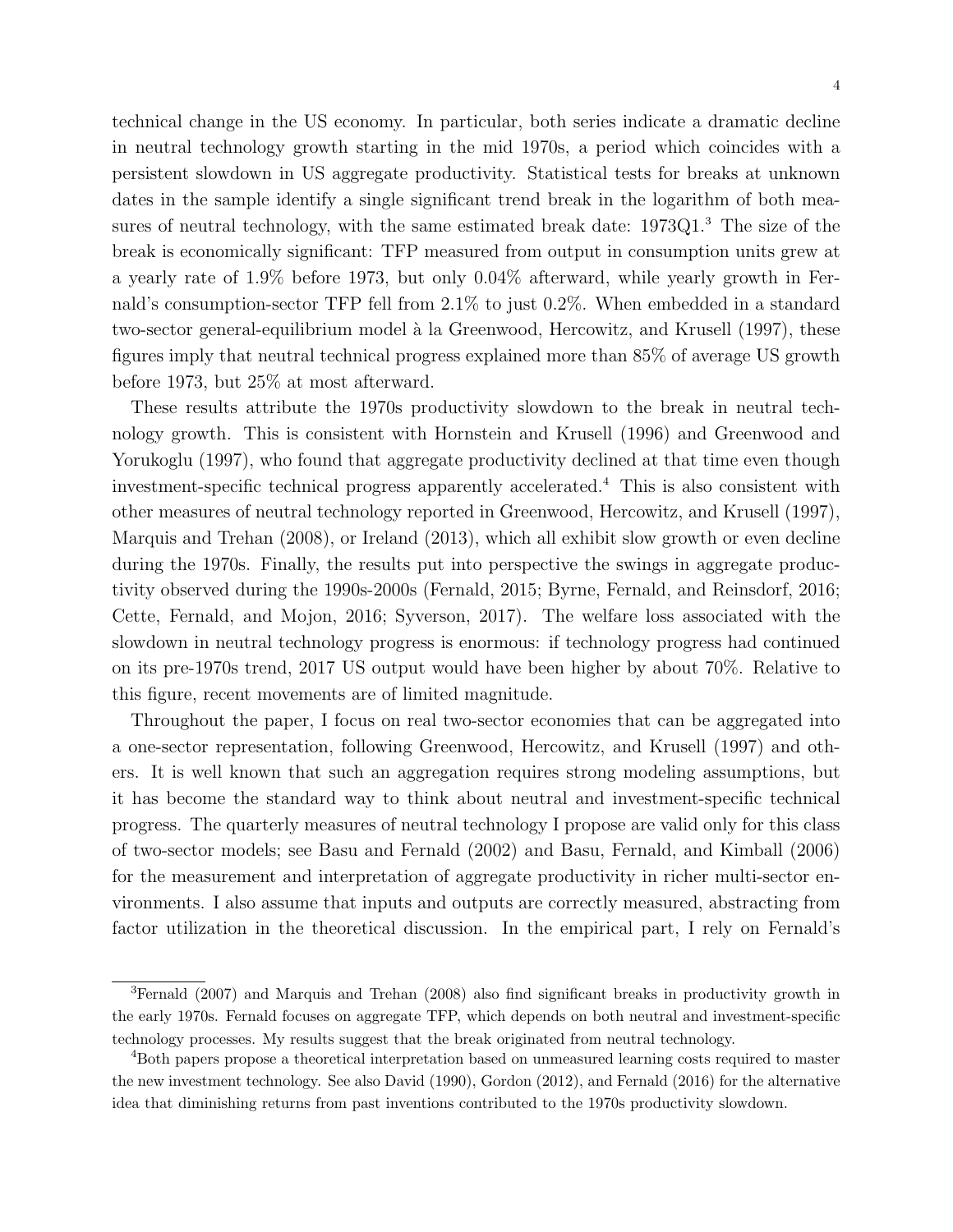(2014) carefully constructed utilization series to obtain TFP measures representing neutral technology.

### 2. Measurement in a Two-Sector Model

This section focuses on a simple neoclassical growth model with neutral and investmentspecific technical change. The model sheds light on issues related to the measurement and interpretation of output and TFP in aggregate economies with multiple sources of technological progress.

2.1. A stylized model. Consider a stylized stochastic growth model with neutral and investment-specific technological change, adapted from Greenwood, Hercowitz, and Krusell (1997, 2000) and Fisher (2006). The economy is closed and all agents behave competitively. The general equilibrium corresponds to the solution of the following planning problem:

$$
\max \quad E_0 \left[ \sum_{t=0}^{\infty} \beta^t \left( \ln C_t - \theta \frac{H_t^{1+1/\kappa}}{1+1/\kappa} \right) \right] \tag{1}
$$

subject to

$$
C_t + \frac{I_t}{V_t} \le A_t K_{t-1}^{\alpha} H_t^{1-\alpha},\tag{2}
$$

$$
K_t = (1 - \delta)K_{t-1} + I_t,
$$
  
\n
$$
\ln A_t = \mu_A + \ln A_{t-1} + \epsilon_t^A,
$$
\n(3)

$$
\ln V_t = \mu_V + \ln V_{t-1} + \epsilon_t^V.
$$

Here,  $C_t$ ,  $H_t$ ,  $I_t$ ,  $K_t$ ,  $A_t$ , and  $V_t$  denote consumption, hours worked, investment, the capital stock, neutral technology, and investment-specific technology.  $\beta$  is the household discount factor,  $\theta$  is a preference weight,  $\kappa$  is the Frisch elasticity of labor supply,  $\alpha$  is the capital share, and  $\delta$  is the depreciation rate. Following Fisher (2006), there is a single capital good, instead of two in Greenwood, Hercowitz, and Krusell (1997, 2000), and neutral and investment-specific technology have stochastic, rather than deterministic, trends. Parameters  $\mu_A$  and  $\mu_V$  denote the average growth rates of neutral and investment-specific technology, and  $\epsilon_t^A$  and  $\epsilon_t^V$  are the permanent technology shocks.

The discussion below does not require an explicit characterization of the model's general equilibrium. However, it is useful to remark that the following variables are stationary along any balanced growth path, in spite of the presence of stochastic trends:

$$
\frac{C_t}{Q_t}, \frac{I_t}{Q_t V_t}, \frac{K_t}{Q_t V_t}, H_t,
$$
\n
$$
(4)
$$

with  $Q_t = A_t^{1/(1-\alpha)} V_t^{\alpha/(1-\alpha)}$  $\int_t^{\alpha/(1-\alpha)}$ .

Although stripped down, this framework constitutes the backbone of many quantitative DSGE models, including those by Smets and Wouters (2007), Justiniano, Primiceri, and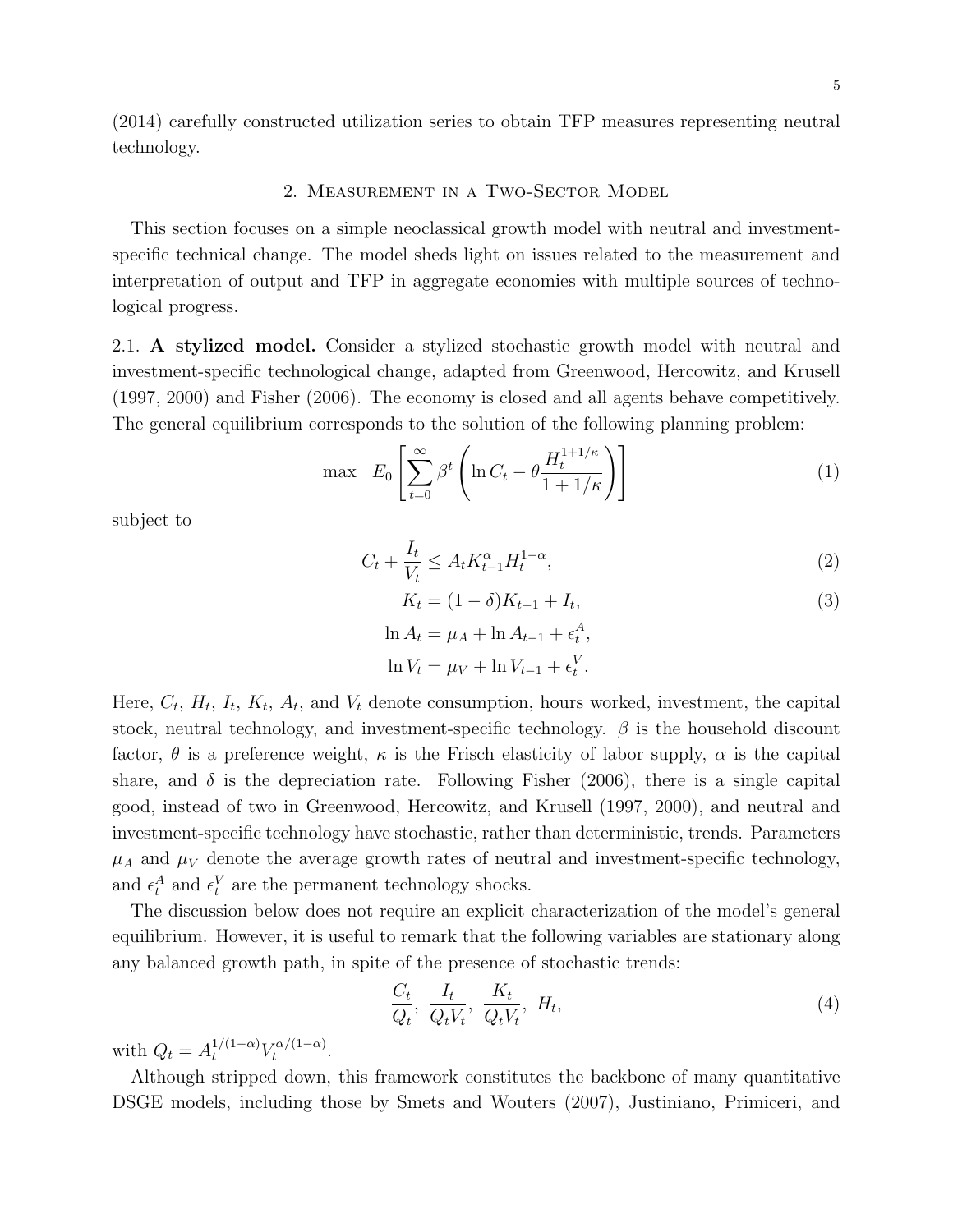Tambalotti (2010, 2011), or Schmitt-Grohé and Uribe (2011, 2012). Ríos-Rull, Schorfheide, Fuentes-Albero, Kryshko, and Santaeulàlia-Llopis (2012) use a closely related setup to highlight how parameter identification shapes inference about the aggregate effects of technology shocks, while Ireland (2013) considers a two-country extension to study stochastic growth in the US and the euro area. To keep the focus on the measurement issues at the heart of the paper, I abstract from the usual sources of short-run rigidity (consumption habits, investment adjustment costs, costly factor utilization), with no effect on the results.<sup>5</sup> Assuming trend-stationary rather than integrated technology would also leave the analysis unchanged.

Other omissions are potentially more important. In particular, the two-sector structure of the economy implicit in equation (2) must generate a linear transformation frontier between consumption and investment. While this is a common assumption in the literature about investment-specific technology, Greenwood, Hercowitz, and Krusell (1997) show that a linear transformation curve corresponds to a detailed two-sector model only under strong restrictions, which may not hold in the data. Alternative setups include Guerrieri, Henderson, and Kim (2014, 2016), who propose richer two-sector models more in line with empirical evidence, but in which the distinction between neutral and investment-specific technology is not clear cut.<sup>6</sup> Introducing sticky prices would also create some difficulties related to the treatment of markups, equilibrium price dispersion, and slow pass-through of technology shocks to market prices (Moura, 2018).

2.2. Output measurement. As discussed in Hornstein and Krusell (2000), Whelan (2003), and Greenwood and Krusell (2007), there are different ways to define, and thus measure, aggregate output in multi-sector models. These accounting differences matter because alternative output measures inherit different properties and require careful interpretation. Unsurprisingly, these measurement issues spread to TFP series computed as residuals from aggregate production functions.

Traditionally, the DSGE literature measures output in consumption units, which is defined as:

$$
Y_t := C_t + P_t I_t,\tag{5}
$$

where  $P_t$  is the relative price of investment goods, that is the price of investment in consumption units. In the simple model from Section 2.1, the equilibrium relative price of investment

<sup>&</sup>lt;sup>5</sup>As explained in the Introduction, neglecting variable input utilization does not matter for the conceptual discussion. However, in practice it is important to correct for variations in utilization when interpreting observed TFP residuals as technology measures, see Fernald (2014).

 $6A$ nother example is Fisher (2010), who introduces sectoral adjustment costs à la Kim (2003) in an otherwise standard two-sector model. The adjustment costs create curvature in the transformation frontier for producing investment and consumption goods and affect both measured TFP and the RPI in equilibrium.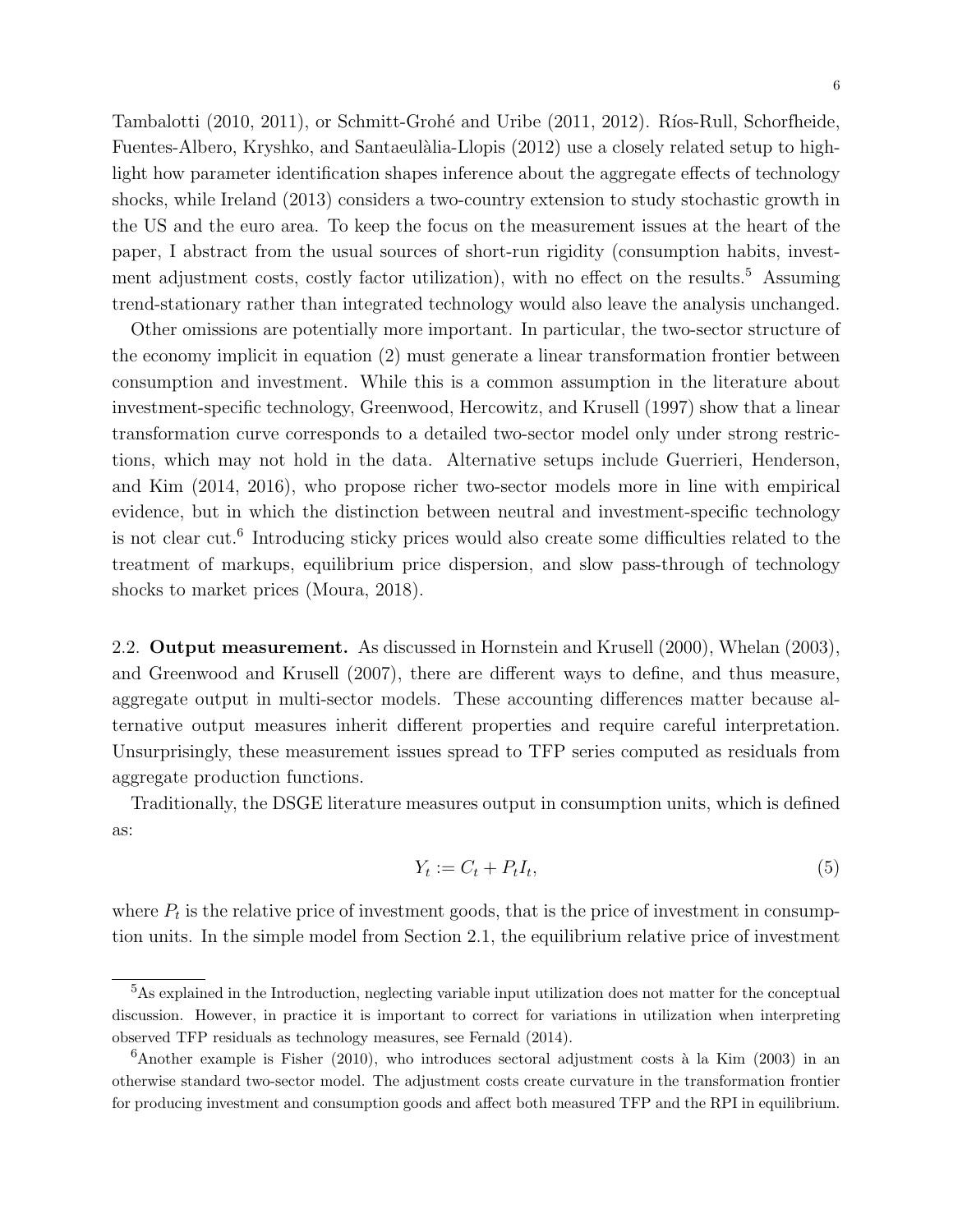is the inverse of investment-specific technology:

$$
P_t = \frac{1}{V_t}.\tag{6}
$$

This relationship has been exploited by a large literature to infer the role of investmentspecific technological change in economic growth and business cycles (see Section 1 for a list of references, and Moura (2018) for a criticism of the interpretation of the RPI as a measure of the inverse of investment-specific technology).

Merging equations  $(2)$ ,  $(5)$ , and  $(6)$  yields

$$
Y_t = C_t + \frac{I_t}{V_t} = A_t K_{t-1}^{\alpha} H_t^{1-\alpha},\tag{7}
$$

which directly links  $Y_t$  to the aggregate production function  $A_t K_{t-1}^{\alpha} H_t^{1-\alpha}$ . This equality explains why DSGE modelers often measure output in consumption units. Another reason is that the trend in  $Y_t$  perfectly captures the trend in household utility along a balanced growth path, so that output in consumption units provides useful information about aggregate welfare in the model.<sup>7</sup> Equation (4) implies that the stochastic trend in  $Y_t$  is  $Q_t = A_t^{1/(1-\alpha)} V_t^{\alpha/(1-\alpha)}$  $\int_t^{\alpha/(1-\alpha)}$ .

An alternative output measure is the chain-aggregated index of production used to compute real GDP in the US National Income and Product Accounts (NIPAs) since 1996. This measure has received less attention in the DSGE literature, with notable exceptions being Whelan (2003), who maps a two-sector model into NIPA variables, and Edge, Kiley, and Laforte (2008) and Chung, Kiley, and Laforte (2010), who estimate a DSGE model mapping Divisia output into the NIPA real GDP series.<sup>8</sup> Technically, the NIPAs construct the chainaggregate for GDP as a Fisher index, i.e. as a geometric average of Paasche and Laspeyres fixed-weighted indexes. As explained in Whelan (2003), in practice the Fisher index for output is well approximated by a Divisia share-weighted index:

$$
X_t := C_t^{\gamma} I_t^{1-\gamma},\tag{8}
$$

where  $\gamma = C^{\star}/(C^{\star} + P^{\star} I^{\star})$  is the steady-state nominal share of consumption in GDP. The approximation supposes that the geometric weights in the Divisia index reflect current GDP shares, so that  $\gamma$  should be time-varying. Here, I use the steady-state values for simplicity

<sup>7</sup>Greenwood and Krusell (2007) emphasize this correspondence between output in consumption units and social welfare. However, Whelan (2003) remarks that welfare generally grows at a different rate when consumers also derive utility from durable goods.

<sup>8</sup>Following Smets and Wouters (2007), several authors have mapped output in consumption units (as a DSGE model variable) into chain-aggregated real GDP (as an observable series used in estimation). Other important papers featuring this approach include Justiniano, Primiceri, and Tambalotti (2010) and Schmitt-Grohé and Uribe (2012). Clearly, this is not the same as properly defining chain-aggregated real GDP in the model and mapping it to the appropriate time series from the data.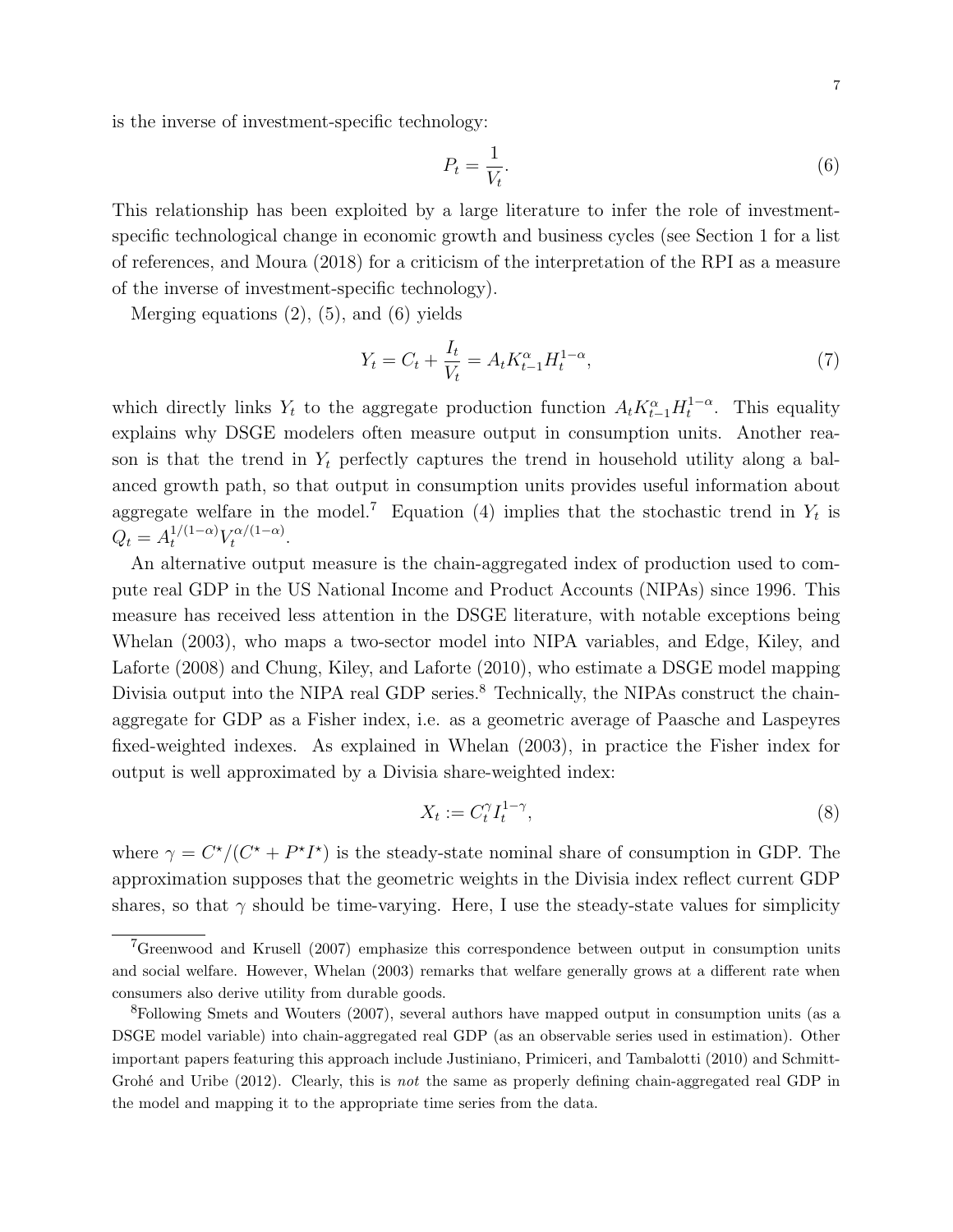without affecting significantly any of the results. Below, I neglect this approximation error and indifferently refer to  $X_t$  as chain-aggregated or Divisia real GDP.

Contrasting equations (7) and (8) highlights a major difference between  $X_t$  and  $Y_t$ : while output in consumption units deflates investment by the level of investment-specific technology  $V_t$ , chain-aggregated output does not include such a correction. As a result,  $X_t$  and  $Y_t$  necessarily exhibit different properties in equilibrium. For instance, equation (4) implies that the balanced-growth stochastic trend in  $X_t$  is  $Q_t V_t^{1-\gamma}$  $t_t^{1-\gamma}$ . Since the stochastic trend in  $Y_t$ is  $Q_t$ , output in consumption units and chain-aggregated output grow at different rates in the presence of investment-specific technological progress  $(\mu_V > 0)$ , with  $X_t$  growing faster than  $Y_t$ .

2.3. Technology measurement. Consider now the measurement of technology based on growth-accounting procedures. Assuming that factor inputs  $K_{t-1}$  and  $H_t$  are perfectly observed and that the production function is known, it is straightforward to see that the TFP series constructed from output in consumption units  $Y_t$  is exactly the process for neutral technology  $A_t$ :

$$
TFP_t^Y := \frac{Y_t}{K_{t-1}^{\alpha} H_t^{1-\alpha}} = A_t.
$$
\n
$$
(9)
$$

On the other hand, the TFP series constructed from chain-aggregated output  $X_t$  is given by

$$
TFP_t^X := \frac{X_t}{K_{t-1}^{\alpha} H_t^{1-\alpha}}.\tag{10}
$$

Since  $X_t \neq Y_t$ , it is clear that  $TFP_t^X \neq A_t$ . In addition, because  $X_t$  and  $Y_t$  grow at different rates,  $TFP_t^X$  does not even necessarily grow at the same rate as neutral technology. Indeed, simple computations reveal that the stochastic trend in  $TFP_t^X$  is

$$
\text{trend}(TFP_t^X) = A_t V_t^{1-\gamma}.\tag{11}
$$

It follows that TFP series constructed from chain-aggregated output respond to fluctuations in  $V_t$  and thus mix contributions from neutral and investment-specific technology in twosector setups. This is the main result of the paper, stated in the following proposition.

Proposition 1. In a standard two-sector model with both neutral and investment-specific technology, TFP series constructed from chain-aggregated output do not measure neutral technology and generally grow at a different rate.

Proposition 1 shows that correctly interpreting a TFP series requires checking the output measure used for the growth-accounting procedure. As explained in the Introduction, the BLS, Beaudry and Lucke (2010), and Fernald (2014) all construct TFP from chain-aggregates for real output. Hence, the resulting TFP series correspond to  $TFP_t^X$  and will deviate from neutral technology if investment-specific technology matters. In this case, inference mapping TFP into neutral technology is bound to yield biased results.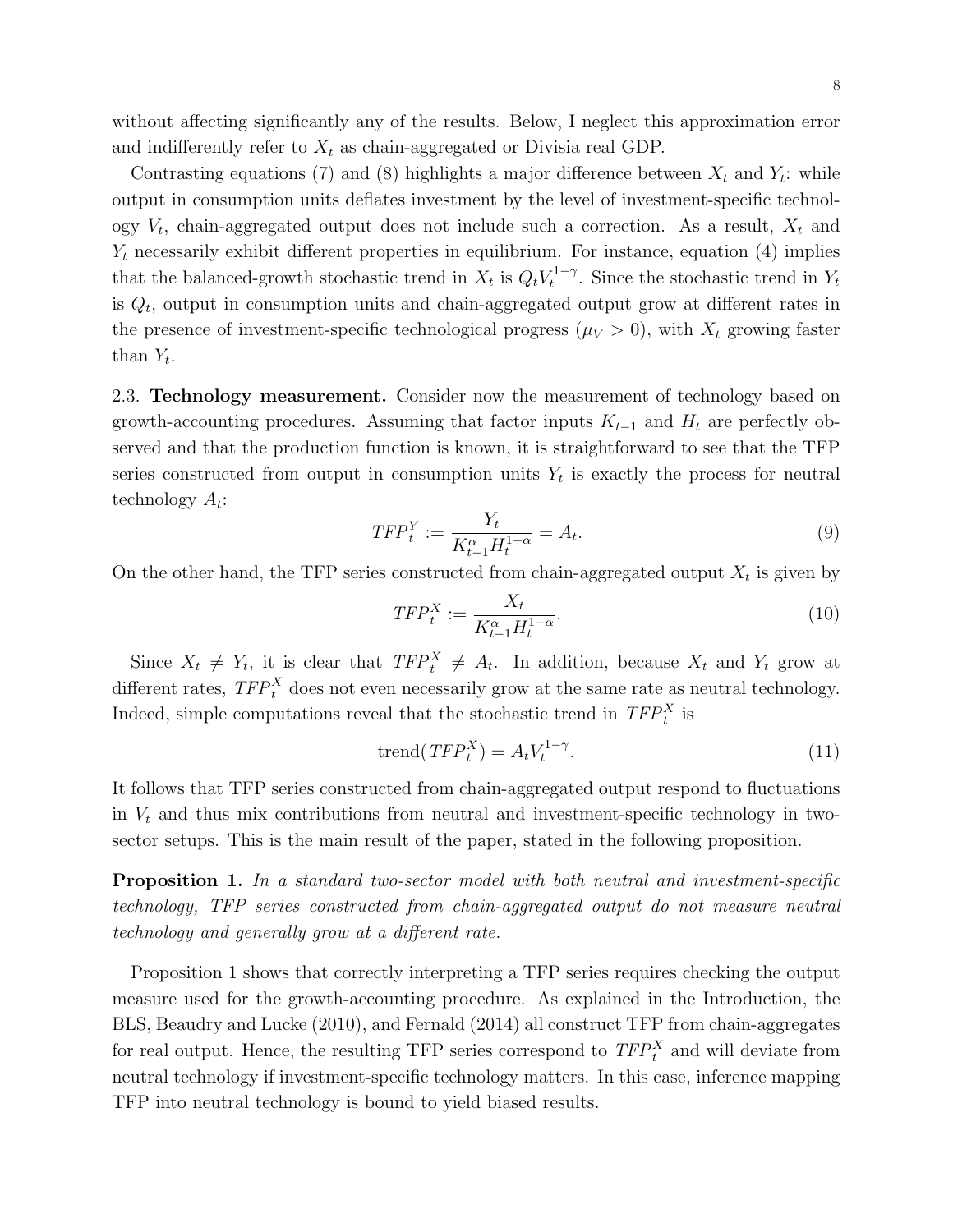2.4. Implications. The theoretical analysis has important implications for applied work about the macroeconomic role of technology shocks. I discuss two simple examples below and devote the next section to a more substantial one.

Inference about technology shocks. As explained in the Introduction, several authors used TFP measures in empirical work on the role of neutral and investment-specific technology shocks in business cycles. Proposition 1 indicates that this strategy is misleading in an environment with investment-specific shocks if a TFP measure based on chain-aggregated output is wrongly interpreted as reflecting only neutral technology. In this case, some movements in measured TFP originate from investment shocks, but the empirical analysis will wrongly attribute them to neutral technology shocks. Consequently, standard exercises are likely to yield biased results, including variance decompositions assessing the respective contributions of the two technology shocks.

Theory also suggests a simple fix, which is to interpret TFP series built from chainaggregated output according to equation (10) instead of as direct measures of neutral technology. Incorporated in DSGE models, equation (10) captures the differences between  $A_t$ and measured TFP in a theory-consistent fashion. It also indicates the appropriate long-run restrictions to identify the effects of neutral and investment-specific technology shocks on TFP, as in structural VARs. For instance, Barsky, Basu, and Lee (2014, p. 248) recognize that, in a two-sector setting, Fernald aggregate TFP corresponds to a weighted average of consumption- and investment-specific TFP series. Chen and Wemy (2015, equation (3)) also acknowledge this property and correctly deduce that "some of the fluctuations in [investmentspecific technology] will be identified as fluctuations in aggregate TFP" as a result.

Covariation between TFP and the relative price of investment. Another implication of the theoretical analysis is that, when investment-specific technology has a stochastic trend,  $TFP_t^X$  shares a common unit-root process with the relative price of investment  $P_t$ . Indeed, comparing equations (6) and (11) shows that the logarithms of  $TFP_t^X$  and  $P_t$  both respond to  $\ln(V_t)$  in the long run. As a result, the common  $I(1)$  component corresponds to the stochastic trend in investment-specific technology, which increases  $TFP_t^X$  and decreases  $P_t$  in the long run. Therefore, theory implies negative long-run covariation between TFP and the relative price of investment.

This relationship provides a simple interpretation for the empirical finding that the TFP series in Beaudry and Lucke (2010) and Fernald (2014) exhibit noticeable long-run comovements with the relative price of investment (Schmitt-Grohé and Uribe, 2011; Benati, 2014). I develop this argument further and show its empirical plausibility in a companion paper (Moura, 2020). For applied work, the main lesson is that TFP measures built from chainaggregated output and the relative price of investment should not be treated as driven by independent processes in the specification of empirical models.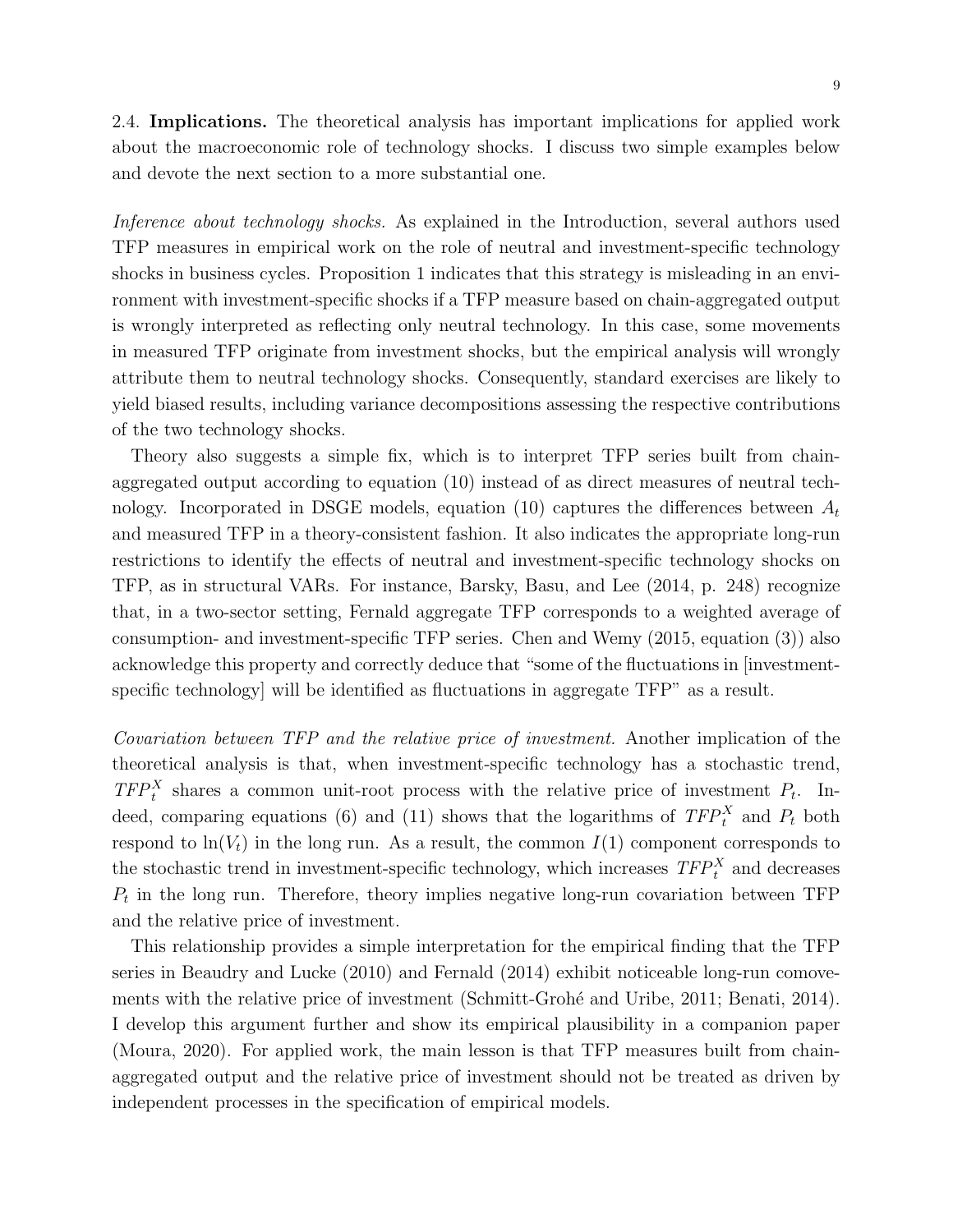## 3. Measuring Neutral Technology

This section proposes two quarterly theory-consistent measures of neutral technology that solve the identification issue just discussed and can be readily used in applied work. Both series indicate that neutral technology growth in the US experienced a break in the mid-1970s and slowed significantly afterward.

3.1. Two measures of neutral technology. The analysis in Section 2 suggests that TFP built from output in consumption units,  $TFP_t^Y$ , corresponds to neutral technology in standard one- and two-sector environments. I show that Fernald's (2014) dataset makes it straightforward to construct the series as the quarterly frequency. I also discuss an alternative measure of neutral technology, Fernald's (2014) TFP for the consumption sector.

3.1.1. Constructing  $TFP_t^Y$ . Equation (9) implies that the Solow residual of an aggregate production function for output in consumption units is a theory-consistent measure of neutral technology in standard setups. The equation also identifies the elements required to measure  $TFP_t^Y$  in the data: first, we need a series for output in consumption units; second, we need a series for the effective capital services and one for labor input, as well as a series on variable factor utilization; third, we need the value of the capital share.

Conveniently, Fernald (2014) provides a database reporting carefully constructed quarterly series for  $\alpha$ ,  $\Delta \ln K$ , and  $\Delta \ln H$  for the US business sector. Fernald also provides an adjustment factor for endogenous variations in input utilization, which is crucial to convert raw Solow residuals into plausible technology measures. Thus, in order to compute  $TFP_t^Y$  from equation (9), and given Fernald's data, one simply needs a series for output in consumption units.

To ensure consistency with Fernald's framework, I construct  $Y_t$  as business output in consumption units. In practice, I compute the variable as the ratio between nominal business output (from NIPA table 1.3.5) and a consumption price index (obtained by chainaggregating the price indexes for consumption of non-durable goods and services, from NIPA table 1.1.4). Then, I construct TFP from output in consumption units by removing Fernald's series for input services and utilization, as in equation (9). According to the theoretical analysis, the resulting series corresponds to neutral technology in the US business sector. It appears in red in Figure 1.

3.1.2. Fernald's TFP measure for the consumption sector. Fernald (2014, pp. 9-10) proposes a decomposition of aggregate TFP into components related to the consumption and investment sectors. Here, I show that his consumption-sector TFP also corresponds to neutral technology in standard setups.

Fernald bases the decomposition on two equations. The first (p. 9 in Fernald, 2014) equates aggregate TFP with a geometric average of consumption and investment TFP. In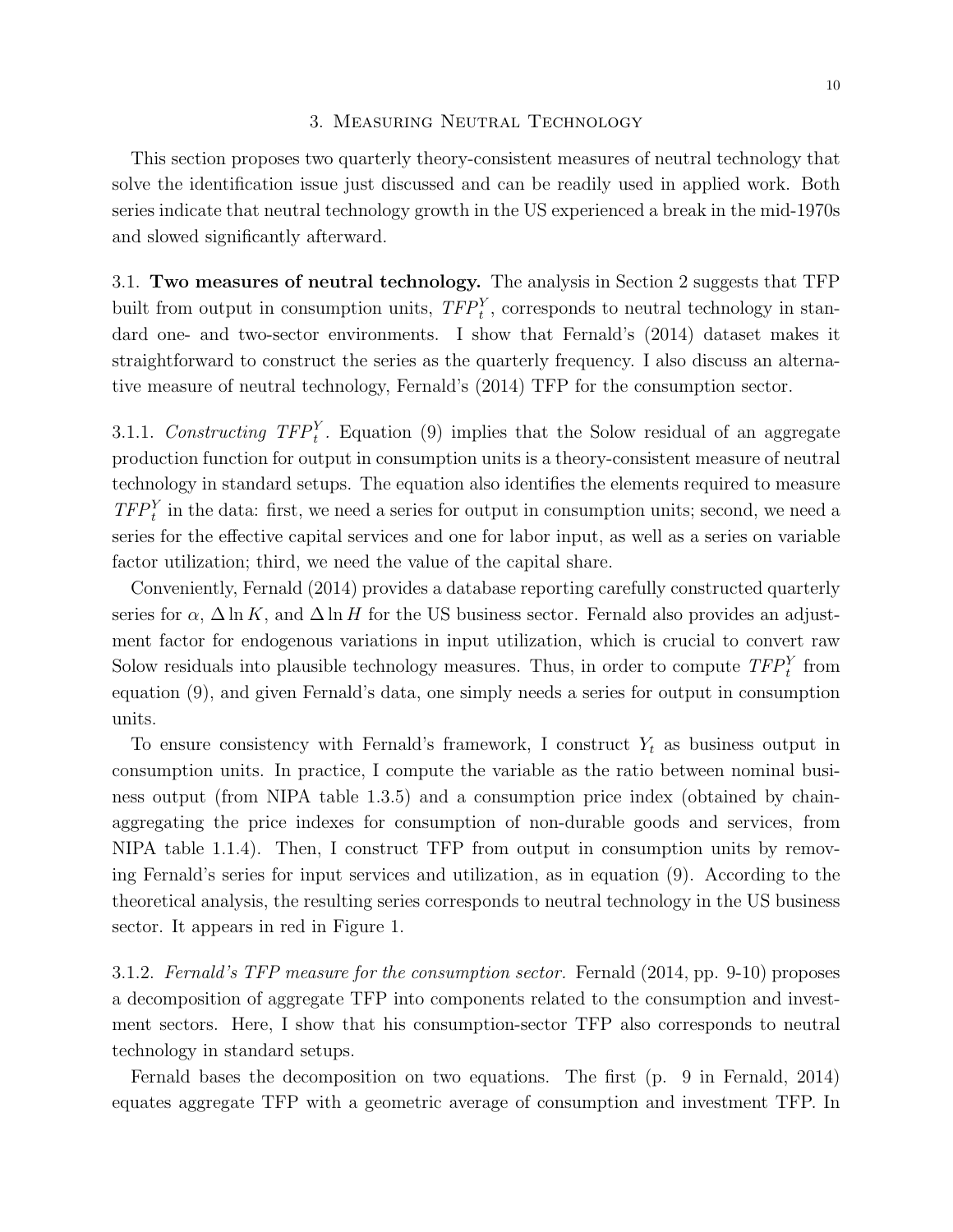the notation of Section 2, this reads

$$
\ln TFP_t^X = \gamma \ln TFP_t^C + (1 - \gamma) \ln TFP_t^I,\tag{12}
$$

where  $\gamma$  is the average consumption share of output, and  $TFP_t^C$  and  $TFP_t^I$  respectively denote TFP in the consumption and investment sectors. The second equation (p. 10 in Fernald, 2014) relates movements in relative prices to changes in relative technology:

$$
\ln TFP_t^I = \ln TFP_t^C - \ln \frac{P_t^I}{P_t^C},\tag{13}
$$

where  $P_t^C$  and  $P_t^I$  are the nominal prices of consumption and investment.

To show the link between consumption-sector TFP and neutral technology, first merge equations (12) and (13), replace  $TFP_t^X$  by its expression from equation (10), and rearrange to obtain

$$
\ln TFP_t^C = \ln \frac{X_t}{K_{t-1}^{\alpha} H_t^{1-\alpha}} + (1 - \gamma) \ln \frac{P_t^I}{P_t^C}.
$$
\n(14)

Then, use the price index associated with  $X_t$ , which verifies  $\ln P_t^X + \ln X_t = \ln P_t^C + \ln Y_t$ by construction (both sides represent the log of nominal output since  $Y_t$  is measured in consumption units). In addition, the Divisia price index associated with  $X_t$  is the shareweighted geometric average of prices, so  $\ln P_t^X = \gamma \ln P_t^C + (1 - \gamma) \ln P_t^I$ . It follows that

$$
\ln X_t = \ln \frac{P_t^C Y_t}{P_t^X} = \ln Y_t - (1 - \gamma) \ln \frac{P_t^I}{P_t^C}.
$$

Substituting this expression into equation (14) finally yields

$$
\ln TFP_t^C = \ln \frac{Y_t}{K_{t-1}^{\alpha} H_t^{1-\alpha}} = \ln TFP_t^Y = \ln A_t.
$$
\n(15)

This equality proves the equivalence between Fernald's consumption-sector TFP and neutral technology in the model from Section 2.

This result is interesting because it allows us to interpret TFP for the consumption sector as a direct measure of neutral technology. Fernald (2014) does not emphasize this interpretation, which is novel. His original interpretation as consumption-sector technology is obviously equivalent, but the argument formalizes the idea that consumption-sector technology coincides with the standard definition of neutral technology in macroeconomic models. Besides, applied researchers may be interested in knowing they could use  $TFP_t^C$  to infer the behavior of  $A_t$ . Finally, the result also applies to other measures of consumption-sector TFP discussed in the literature (Ireland and Schuh, 2008; Marquis and Trehan, 2008). In Figure 1, Fernald's consumption-sector TFP is shown in blue.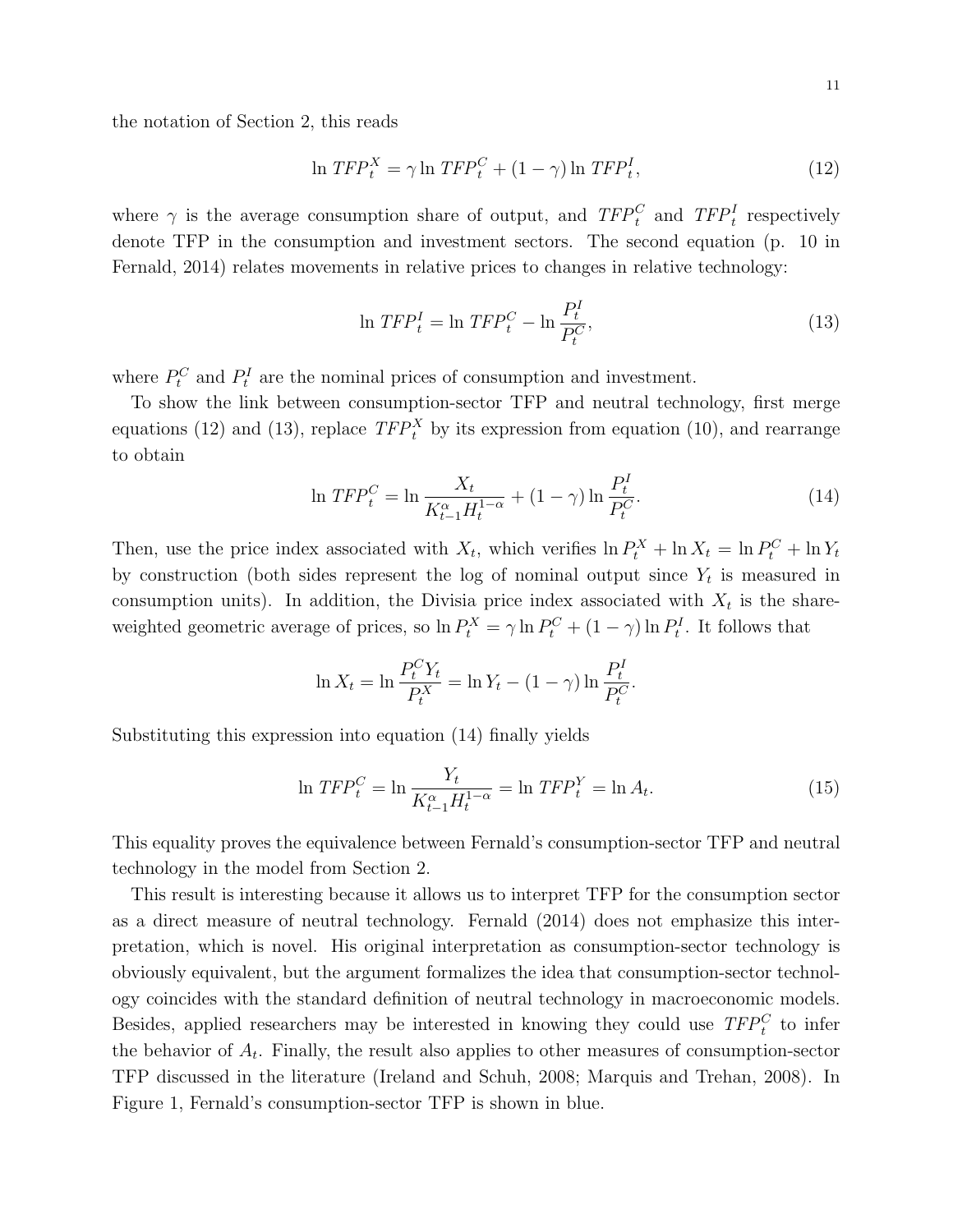



Notes. The black line represents the cumulative sum of Fernald's series for the log-difference of utilization-adjusted TFP for the private business sector; the dashed blue line is the cumulative sum of Fernald's series for the log-difference of utilization-adjusted TFP for the consumption sector; and the dashed red line is the cumulative sum of the log-difference of utilization-adjusted TFP computed from private business output in consumption units (see the text for details).

3.1.3. Visual representation. Figure 1 contrasts the two measures of neutral technology with Fernald's (2014) utilization-adjusted TFP series for the US business sector over the 1948- 2017 sample. The first column in Table 1 reports the growth rate of each series, as well as further decompositions explained below.

The figure highlights three notable properties of the series. First, the two measures of neutral technology have grown at slightly different rates, especially in the second part of the sample. In particular, Fernald's consumption-sector TFP has grown faster than TFP built from output in consumption units during and after the 1970s. This discrepancy originates from differences in constructing the series, especially as regards the choice of the numéraire. On the one hand, Fernald (2014) defines the price of consumption by deducting an investment price index from the price index for business output. On the other hand, I take the consumption price to be that of consumer spending on non-durable consumption goods and services, in line with the DSGE literature on the relative price of investment (e.g., Fisher, 1999; Justiniano, Primiceri, and Tambalotti, 2011; Moura, 2018). That  $TFP_t^C$  exceeds  $TFP_t^Y$ during the 1970s and after indicates that my consumption price index has been increasing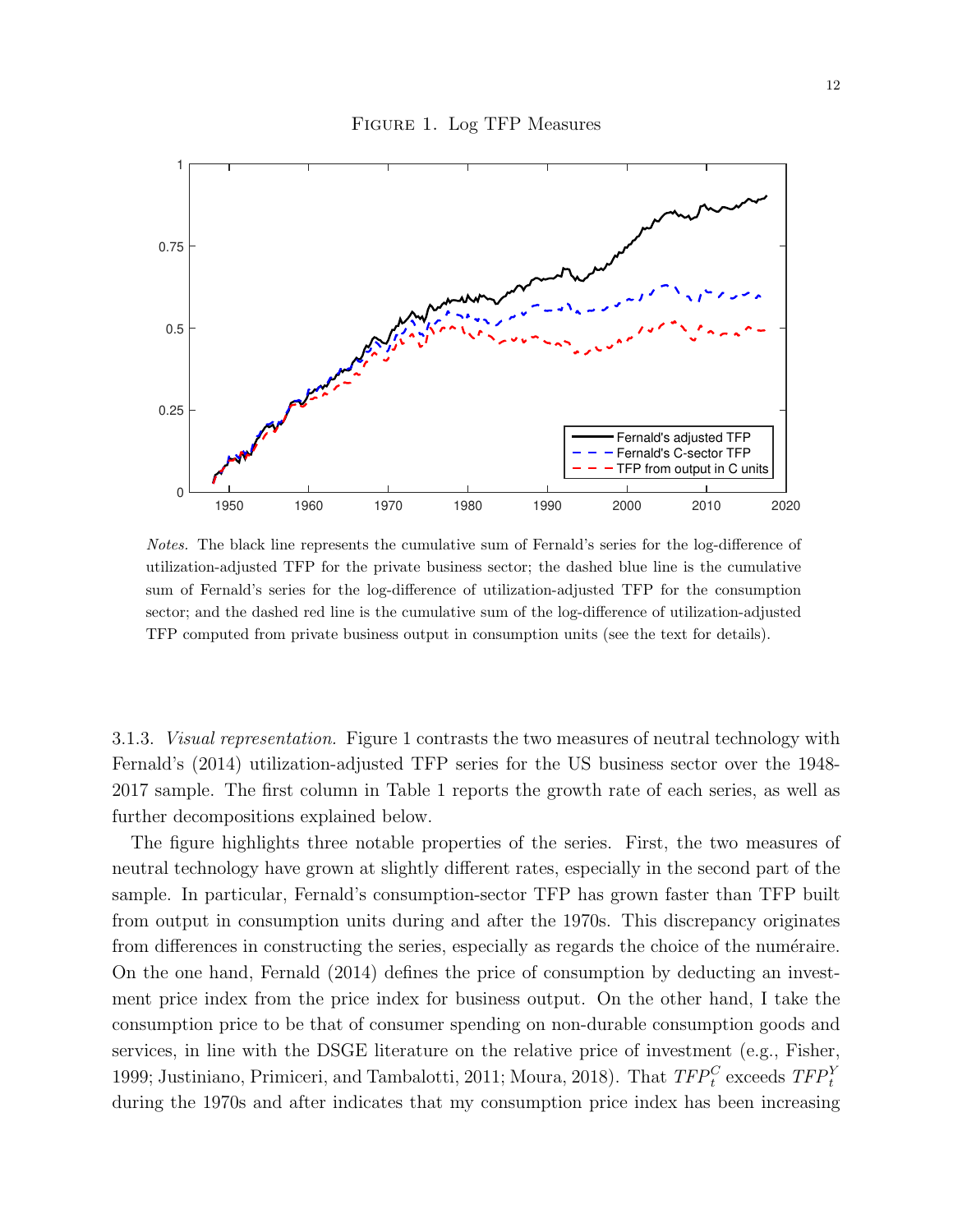faster than Fernald's.<sup>9</sup> Nevertheless, when it comes to the big picture, the two measures of neutral technology display very similar behavior over the postwar period.

Second, the chart shows that since the 1950s neutral technology grew much less rapidly than Fernald's aggregate TFP. Indeed, the statistics in Table 1 indicate that  $A_t$  grew between 0.72% and 0.86% a year between 1948 and 2017, depending on whether it is measured from  $TFP_t^C$  or  $TFP_t^Y$ , whereas  $TFP_t^X$  grew nearly 1.30% a year over the same period. Since aggregate TFP combines neutral and investment-specific technology, the difference between Fernald's TFP and the measures of neutral technology originates from investment-specific technical progress. Therefore, Figure 1 conveys visually the significant identification error that arises when aggregate TFP is wrongly interpreted as embodying neutral technology only.

Finally, the figure clearly suggests that the process for neutral technology experienced a break sometime during the 1970s. Indeed, it grew at about the same rate as aggregate TFP up to 1970 but clearly diverged afterward, when growth in neutral technology slowed markedly. Earlier estimates of neutral (Greenwood, Hercowitz, and Krusell, 1997; Ireland, 2013) or consumption-sector (Ireland and Schuh, 2008; Marquis and Trehan, 2008) technology exhibit a similar slowdown after the mid-1970s. Next, I use statistical tests to formally assess the presence of trend breaks and derive implications regarding the sources of US growth in the postwar period.

3.2. The slowdown in neutral technological progress. I test for structural breaks in the trend of the three log TFP series shown in Figure 1 using the approach proposed by Bai and Perron (1998, 2003), which has the double advantage of identifying the number of breaks and providing asymptotic confidence interval(s) for the break date(s). Letting  $y_t$  denote log TFP, the estimated model with m breaks is

$$
\Delta y_t = \delta_j + u_t, \qquad u_t \sim (0, \sigma_j^2), \qquad t = T_{j-1} + 1, \ldots, T_j,
$$

where  $\Delta$  is the difference operator,  $j = 1, \ldots, m + 1$  indexes the regimes and  $T_1, \ldots, T_m$ are the potential break points (with the convention that  $T_0 = 0$  and  $T_{m+1} = T$ ). The variance of the disturbance may not be constant across regimes and the setup also allows for auto-correlation in  $u_t$ .

The results, detailed in Appendix A, identify a single significant break (at the 1% level) in the trend function of each of the three TFP series. The estimated break date is 1973Q1 for both TFP computed from output in consumption units and Fernald's consumption-sector TFP. This common break date squares well with the idea that these two series correspond to the same theoretical object, namely neutral technology. The estimated break date is 1971Q3 for Fernald's aggregate TFP, but the width of confidence bands makes it impossible to reject

 $<sup>9</sup>$ See also Beaudry, Moura, and Portier (2015), who discuss how the choice of the numéraire (i.e., the</sup> consumption price) shapes the statistical properties of the relative price of investment.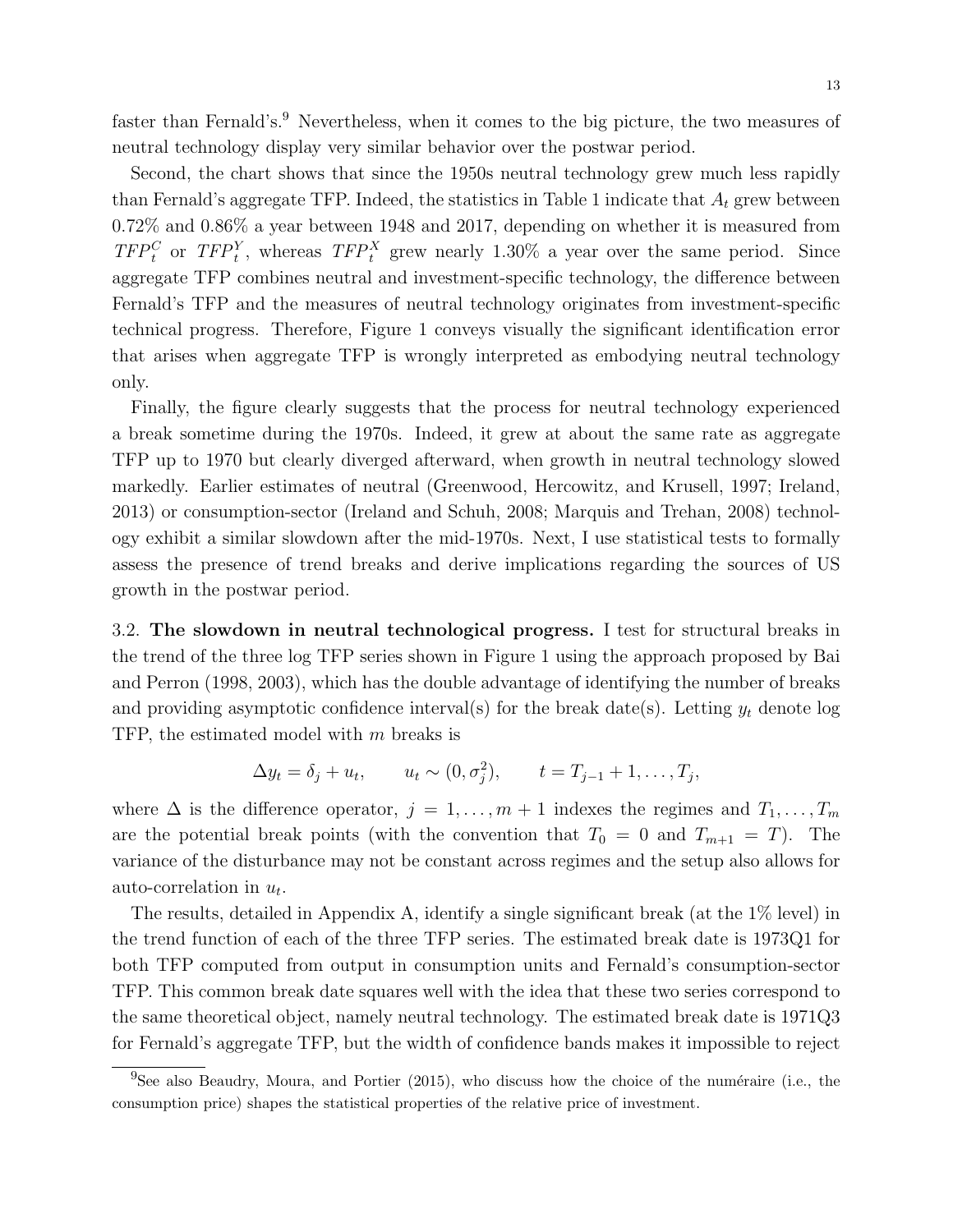|                                                                | Sample    |           |           |  |
|----------------------------------------------------------------|-----------|-----------|-----------|--|
| Variable                                                       | 1948-2017 | 1948-1972 | 1973-2017 |  |
| Fernald's TFP $(g_{TFP}x)$                                     | 1.29%     | 2.18%     | $0.79\%$  |  |
| Results based on TFP computed from output in consumption units |           |           |           |  |
| Neutral technology $(\mu_A)$                                   | $0.72\%$  | $1.91\%$  | $0.04\%$  |  |
| Investment-specific technology $(\mu_V)$                       | 1.77%     | $0.85\%$  | 2.25%     |  |
| Output in consumption units $(q_Y)$                            | $1.94\%$  | $3.21\%$  | 1.20\%    |  |
| Divisia output $(g_X)$                                         | $2.52\%$  | 3.48\%    | 1.95%     |  |
| Contribution of neutral technology to $g_Y$                    | 55%       | 88%       | $5\%$     |  |
| Contribution of neutral technology to $g_X$                    | 42\%      | 81\%      | $3\%$     |  |
| Results based on Fernald's consumption-sector TFP              |           |           |           |  |
| Neutral technology $(\mu_A)$                                   | $0.86\%$  | 2.07\%    | $0.17\%$  |  |
| Investment-specific technology $(\mu_V)$                       | 1.33\%    | $0.33\%$  | 1.85\%    |  |
| Output in consumption units $(q_Y)$                            | 1.94%     | $3.21\%$  | 1.20%     |  |
| Divisia output $(g_X)$                                         | 2.37%     | $3.31\%$  | 1.81%     |  |
| Contribution of neutral technology to $g_Y$                    | $66\%$    | $95\%$    | 22%       |  |
| Contribution of neutral technology to $g_X$                    | 54\%      | 92\%      | 14\%      |  |

Table 1. Average growth rates and contributions to economic growth.

Notes. The table reports average annual growth rates for Fernald's utilization-adjusted TFP, neutral technology, investment-specific technology, output in consumption units, and chain-aggregated output, over both the 1948-2017 sample and the two sub-samples. The growth rates of Fernald's utilizationadjusted TFP and neutral technology are measured directly from the data, while the others are inferred from balanced-growth relationships. Finally, the table shows the contribution of neutral technological progress to growth in the output variables  $X_t$  and  $Y_t$ . See the text for details.

the idea that all three TFP measures experienced a break at the same date.<sup>10</sup> These findings are well in line with the common wisdom that US productivity growth slowed significantly during the 1970s. Fernald (2007), Marquis and Trehan (2008), and Benati (2014), among others, all identify breaks in trend productivity at about the same period.

The second and third columns in Table 1 report the statistics for the two sub-samples identified by the Bai-Perron tests. They confirm that the US economy experienced a dramatic slowdown in neutral technological progress, which shifted from 1.9%-2.1% a year before 1973 to only 0.05%-0.2% a year afterward.

This structural break has massive implications for the sources of growth in the US economy. To make the point, I rely on a simple accounting exercise designed to measure the respective contributions of neutral and investment-specific technology to aggregate growth, in the spirit of Greenwood, Hercowitz, and Krusell (1997), Whelan (2003), or Greenwood and Krusell (2007). The decomposition works in four steps:

<sup>&</sup>lt;sup>10</sup>According to equation (11), any break in the process for neutral technology  $A_t$  immediately affects the trend in Fernald's (2014) aggregate TFP.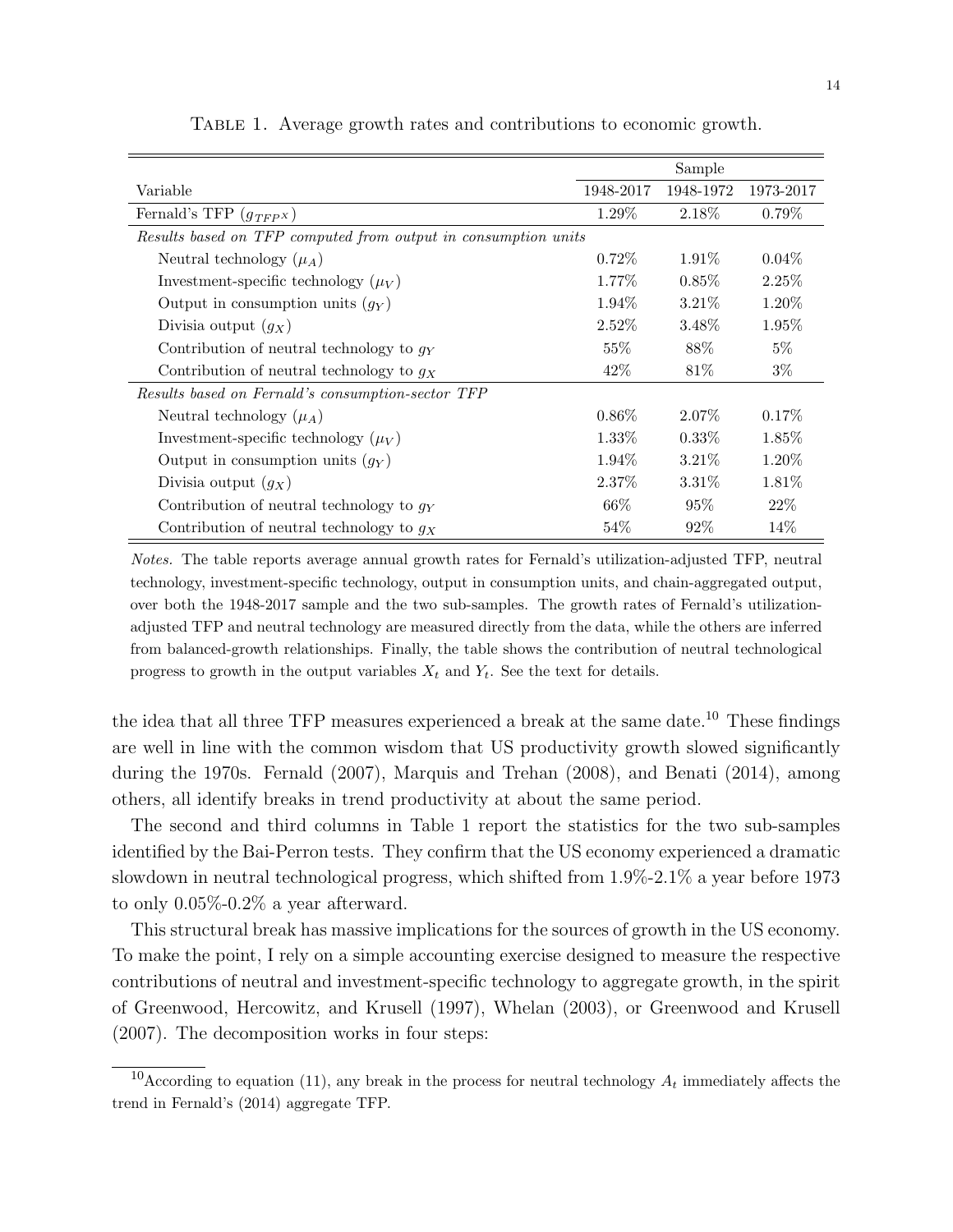- First, I compute the growth rate of neutral technology  $(\mu_A)$  as average growth in either TFP computed from output in consumption units or Fernald's TFP series for the consumption sector.
- Second, I deduce the average growth rate of investment-specific technology  $(\mu_V)$  from equation (11). Specifically, given average growth in Fernald's aggregate TFP and the nominal investment share in business output  $1-\gamma$ , I set  $\mu_V = (g_{TFP}x - \mu_A)/(1-\gamma)$ . I define the investment sector as the sum of fixed investment and consumer durables.
- Third, I use the balanced-growth trends in output in consumption units  $Y_t$  and chainaggregated output  $X_t$  to infer their average growth rates. Given estimates of  $\alpha$  and  $\gamma$ , I obtain

$$
g_Y = \frac{\mu_A}{1 - \alpha} + \frac{\alpha \mu_V}{1 - \alpha}, \qquad g_X = g_Y + (1 - \gamma)\mu_V.
$$

• Fourth, I compute the contribution of neutral technology to growth in  $Z$  as

$$
\frac{\mu_A/(1-\alpha)}{g_Z}, \text{ for } Z = X, Y.
$$

Because measuring neutral technology using  $TFP_t^C$  or  $TFP_t^Y$  yields different estimates of  $\mu_A$ , I perform the accounting exercise twice, once for each of the two measures. In line with the paper's motivation, all the computations rely on interpreting TFP measures as observable combinations of neutral and investment-specific technology and using balancedgrowth restrictions to deduce the implied growth rate of output. In contrast, Greenwood, Hercowitz, and Krusell (1997), Whelan (2003), and Greenwood and Krusell (2007) base their computations directly on observed GDP growth. Both approaches are equivalent in theory, but not in practice due to in-sample deviations from balanced growth. Finally, I consider the contributions to growth both for output in consumption units and for chain-aggregated output: the former is interesting because it grows at the same rate as social welfare in the long run in the simple model from Section 2, while the latter grows at the same rate as standard measures of labor productivity computed from  $X_t$ .

The successive rows in Table 1 report the results from the decomposition exercise for both the full sample and the two sub-samples identified by the break tests. For each sample, the top row reports average growth in Fernald's aggregate TFP, with the other rows providing average growth in neutral technology, investment-specific technology, output in consumption units, and chain-aggregated output. Finally, the last two rows present the estimated contribution of neutral technology to growth in the output measures  $X_t$  and  $Y_t$ .

As shown in the first column, the full-sample decomposition attributes an important role to neutral technological progress in driving US growth between 1948 and 2017. Improvement in neutral technology contributed between 55% and 66% of growth in output in consumption units (and welfare) over the sample, and between 42% and 54% of growth in chain-aggregated output. According to the two-sector interpretation of the data, remaining output growth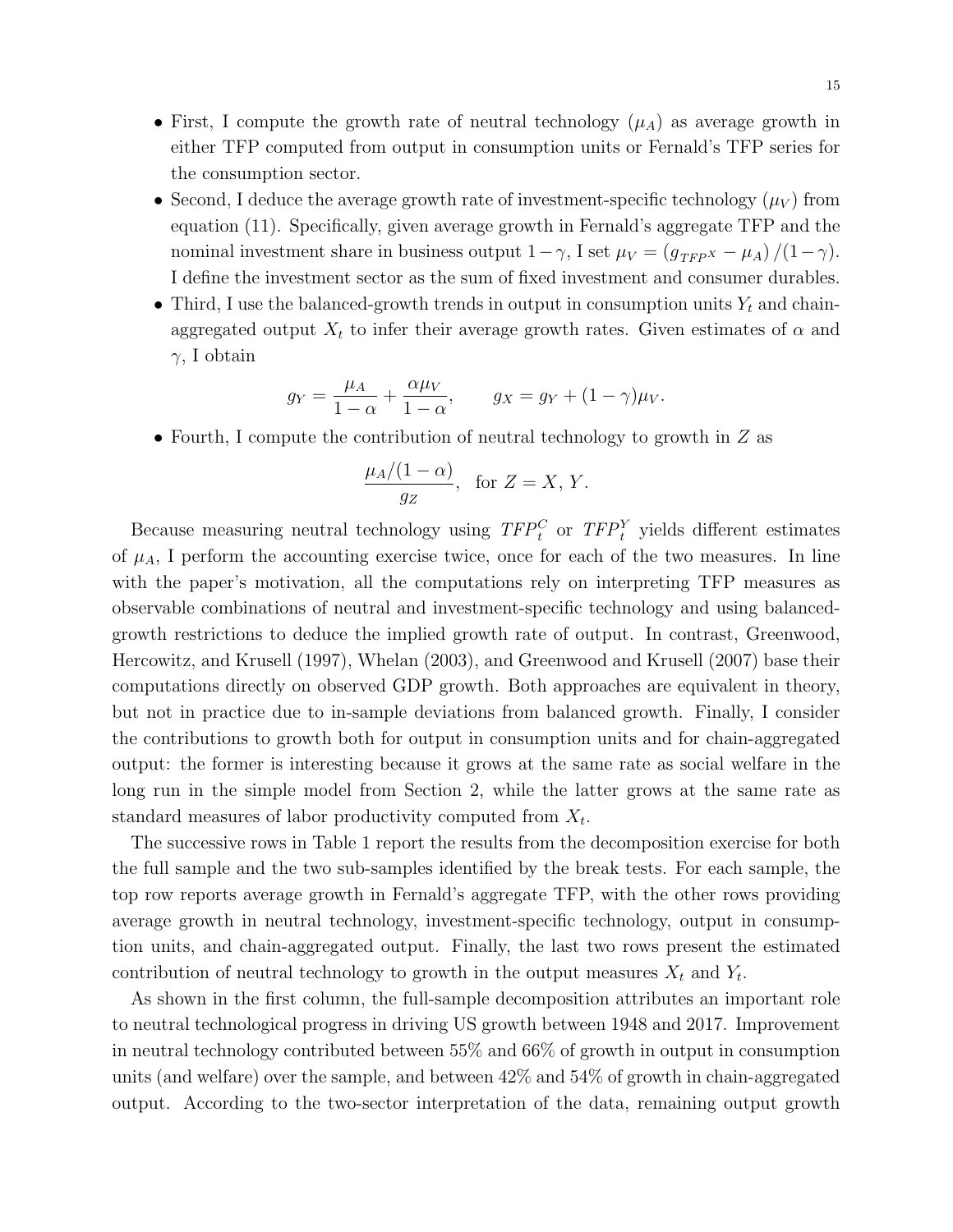originated from investment-specific technological change. These contributions differ from those inferred by Greenwood, Hercowitz, and Krusell (1997), who attribute 42% of growth in output in consumption units to neutral technology and 58% from investment-specific technology. However, Whelan (2003, p. 651) argues that Greenwood, Hercowitz, and Krusell's approach is likely to overstate the role of investment-specific technical progress due to their choice of data for the relative price of investment.

The sub-sample analysis reveals substantial changes over time in the sources of US growth, which are masked when looking only at the full sample. The second column in Table 1 shows that aggregate growth originated almost only from neutral technological change before 1973, while the third column instead attributes the bulk of growth after 1973 to investment-specific technological change. The raw figures indicate the magnitude of this change: the contribution of neutral technology to growth in output in consumption units fell from more than 85% in the first sub-sample to less than 25% in the second one. For chain-aggregated output, the contribution went from more than 80% to less than 15%.

This slowdown in neutral technology growth also had large welfare consequences for the US economy. To see it, suppose that neutral technology had grown after 1972 at the same rate as during the 1948-1972 sample and take growth in investment-specific technology as given. Based on the statistics in Table 1, output in consumption units in 2017 would have been equal to  $(1+3.21\%)^{44}Y_{1972}$ , instead of the actual  $(1+1.95\%)^{44}Y_{1972}$  found in the data.<sup>11</sup> This would make output in consumption units in 2017 more than 70% higher than its actual level, which signals a tremendous welfare loss (recall that in the simple model from Section 2.1, welfare has the same trend as  $Y_t$ ). In comparison, the output and welfare losses due to standard business cycles or even to the Great Recession remain necessarily modest, echoing Lucas's (2003) view that long-run welfare gains or losses exceed by far the costs associated with short-run fluctuations.

Finally, these significant effects of the break in neutral technology growth provide a strong justification for splitting samples in the early 1970s in empirical work on the US economy. Given the arguments in favor of a second structural break in the early 1980s, including a faster decline in the relative price of investment, changes in the conduct of monetary policy, and lower macroeconomic volatility (see Fisher, 2006, and the references therein), the full 1970s decade might well turn out to be a transition period between two different regimes for the US economy, away from the post-World War II economic expansion and into the Great Moderation (Perez-Quiros and McConnell, 2000; Stock and Watson, 2003).

<sup>&</sup>lt;sup>11</sup>As can be seen from the table, this counterfactual is valid whether the growth rates are computed from TFP in consumption units or from Fernald's consumption-sector TFP.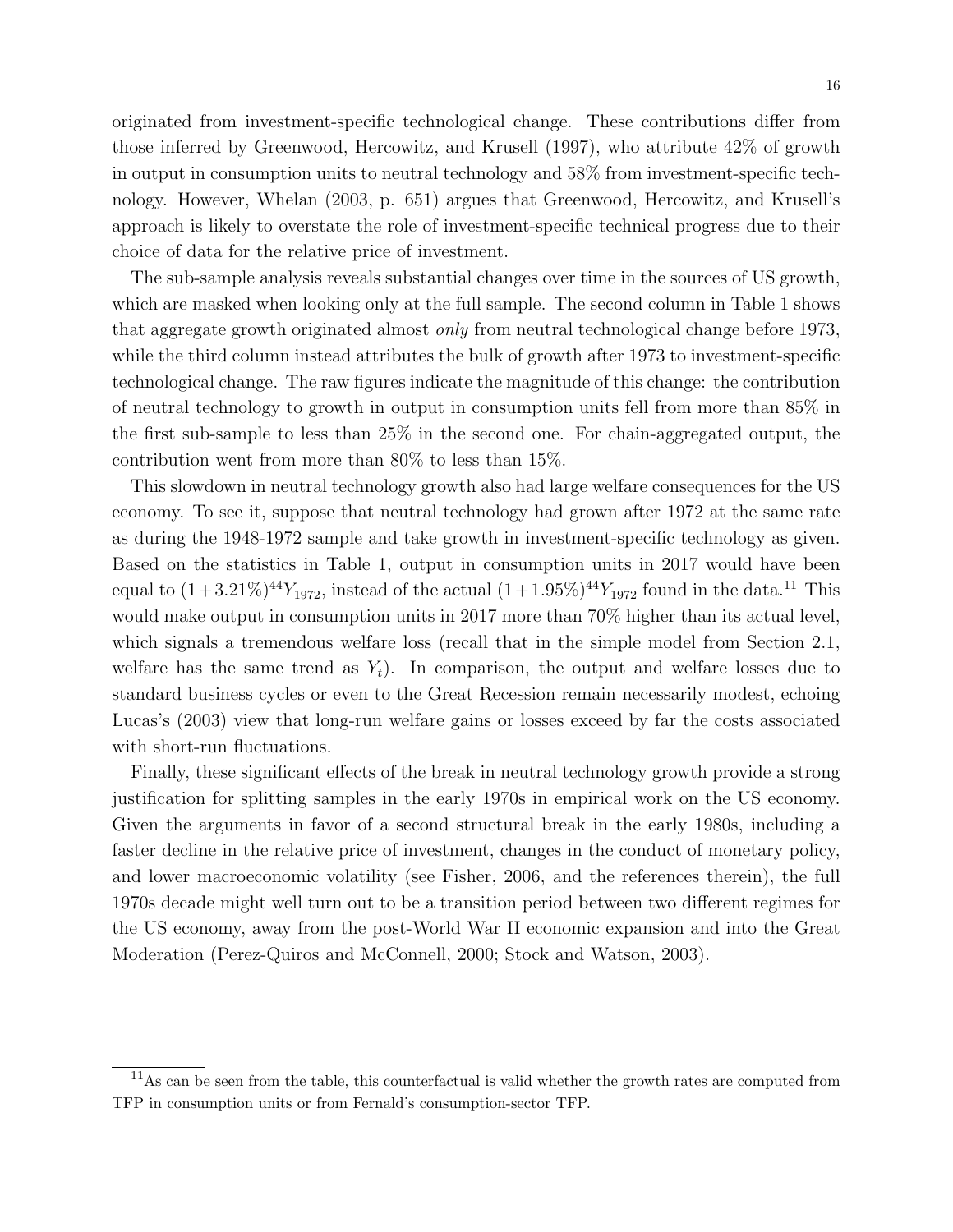#### 4. Conclusion

Thirty years ago, Prescott (1986) argued that "theory is now ahead of business cycle measurement and [. . . ] should be used to obtain better measures of the key economic time series." This paper shows that Prescott's claim still holds true today. Theory implies that standard TFP series do not reflect neutral technology in environments with multiple sources of technical change, contrary to relatively common views. Theory also provides guidance as to how to recover neutral technology in such setups. When appropriately measured, neutral technology growth exhibits a significant slowdown in the early 1970s. In particular, its contribution to US growth fell from up to 85% before 1973 to less than 25% afterward. The welfare loss associated with slower productivity growth is tremendous, as high as 70% of 2017 output levels.

These results call for further research along two lines. First, once one acknowledges that earlier works have mistakenly interpreted TFP as neutral technology in setups with investment-specific technical shocks, the validity of these papers' conclusions is immediately in question. Reevaluating the empirical findings from, e.g., Beaudry and Lucke (2010) and Schmitt-Grohé and Uribe (2012) might thus be worthwhile. Second, the dramatic slowdown in neutral technology progress after the 1970s has strong and sustained implications for the US economy's productive capacity and, ultimately, welfare. Understanding the causes and the timing of this break, as well as its magnitude and persistence, is especially important for macroeconomics. Available theories are not fully convincing and more work is warranted to reach persuasive conclusions.<sup>12</sup>

 $12$ For instance, unmeasured learning costs do not seem able to account for the permanent fall in neutral productivity, as this would require learning costs to represent an ever-growing share of output. The alternative theory based on smaller returns to past inventions can explain the permanent effect but not the brutal shift in neutral technology growth that occurred in the 1970s. Instead, this explanation would imply a gradual downward adjustment that is not apparent in the data.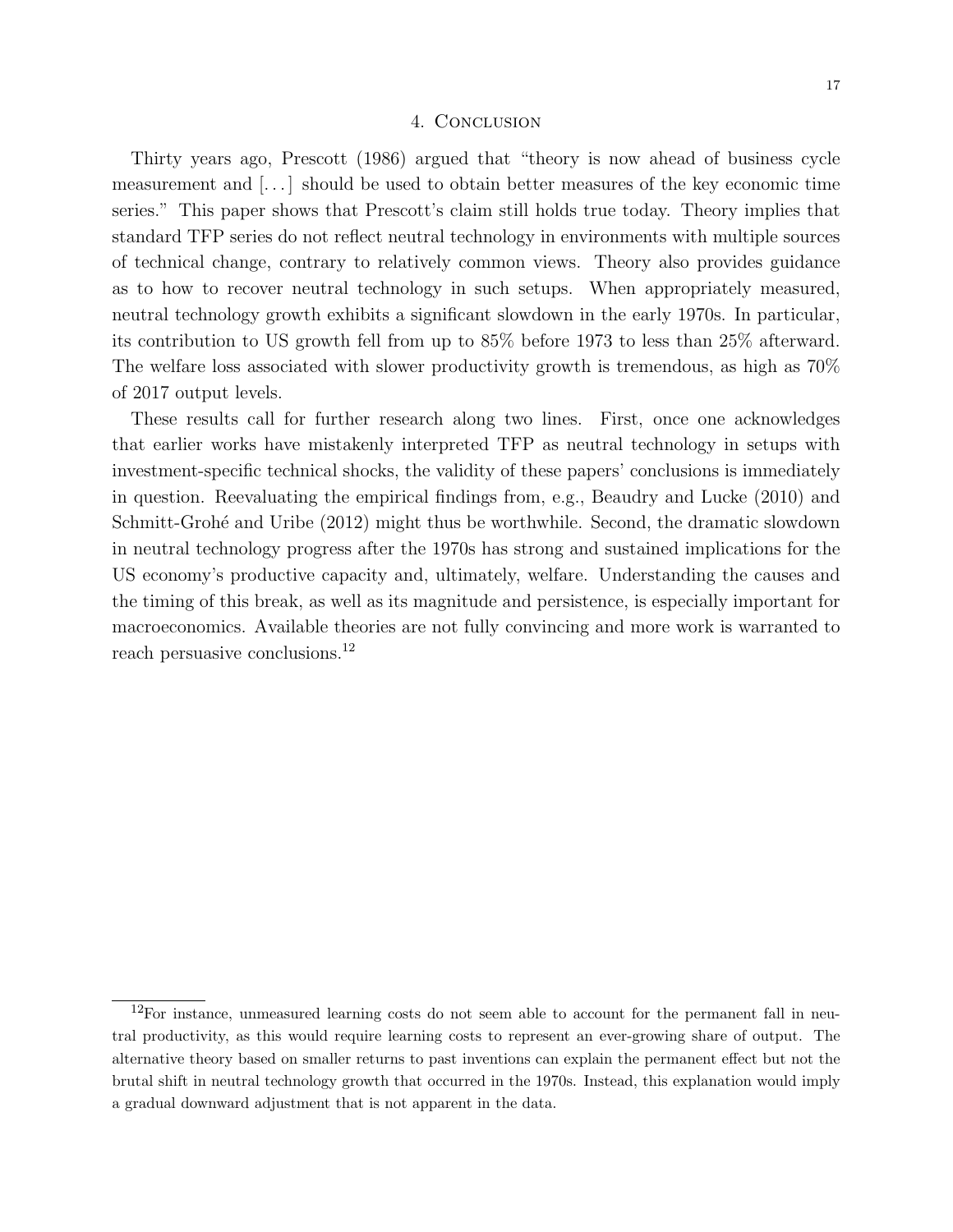#### **REFERENCES**

- Bai, J., and P. Perron (1998): "Estimating and Testing Linear Models with Multiple Structural Changes," Econometrica, 66(1), 47–78.
- (2003): "Computation and Analysis of Multiple Structural Change Models," Journal of Applied Econometrics, 18(1), 1–22.
- BARSKY, R. B., S. BASU, AND K. LEE (2014): "Whither News Shocks?," in NBER Macroeconomics Annual 2014, Volume 29, NBER Chapters, pp. 225–264. National Bureau of Economic Research, Inc.
- BASU, S., AND J. G. FERNALD (2002): "Aggregate Productivity and Aggregate Technology," European Economic Review, 46(6), 963–991.
- BASU, S., J. G. FERNALD, AND M. S. KIMBALL (2006): "Are Technology Improvements Contractionary?," American Economic Review, 96(5), 1418–1448.
- BEAUDRY, P., AND B. LUCKE (2010): "Letting Different Views about Business Cycles Compete," in NBER Macroeconomics Annual 2009, Volume 24, NBER Chapters, pp. 413–455. National Bureau of Economic Research, Inc.
- BEAUDRY, P., A. MOURA, AND F. PORTIER (2015): "Reexamining the Cyclical Behavior of the Relative Price of Investment," Economics Letters, 135(C), 108–111.
- Benati, L. (2014): "Do TFP and the Relative Price of Investment Share a Common I(1) Component?," Journal of Economic Dynamics and Control, 45(C), 239–261.
- BUREAU OF LABOR STATISTICS (2007): "Technical Information About the BLS Multifactor Productivity Measures," BLS.
- BYRNE, D. M., J. G. FERNALD, AND M. B. REINSDORF (2016): "Does the United States Have a Productivity Slowdown or a Measurement Problem?," Brookings Papers on Economic Activity, 47(1 (Spring), 109–182.
- CETTE, G., J. FERNALD, AND B. MOJON (2016): "The Pre-Great Recession Slowdown in Productivity," European Economic Review, 88(C), 3–20.
- Chen, K., and E. Wemy (2015): "Investment-Specific Technological Changes: The Source of Long-Run TFP Fluctuations," European Economic Review, 80(C), 230–252.
- Chung, H., M. T. Kiley, and J.-P. Laforte (2010): "Documentation of the Estimated, Dynamic, Optimization-based (EDO) Model of the U.S. Economy: 2010 Version," Finance and Economics Discussion Series 2010-29, Board of Governors of the Federal Reserve System (U.S.).
- DAVID, P. A. (1990): "The Dynamo and the Computer: An Historical Perspective on the Modern Productivity Paradox," American Economic Review, 80(2), 355–361.
- Edge, R. M., M. T. Kiley, and J.-P. Laforte (2008): "Natural Rate Measures in an Estimated DSGE Model of the U.S. Economy," Journal of Economic Dynamics and Control, 32(8), 2512–2535.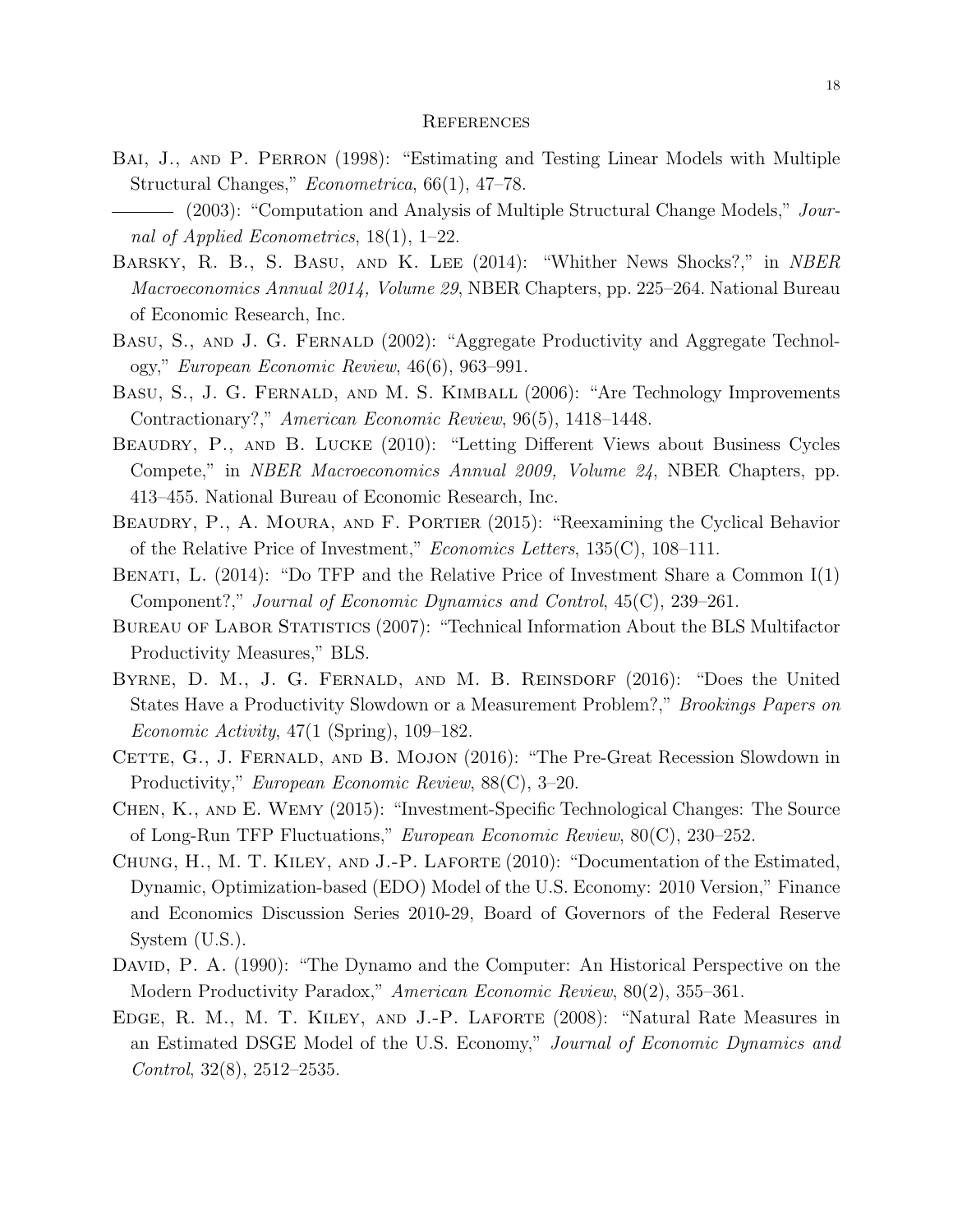- Fernald, J. G. (2007): "Trend Breaks, Long-Run Restrictions, and Contractionary Technology Improvements," Journal of Monetary Economics, 54(8), 2467–2485.
	- (2014): "A Quarterly, Utilization-Adjusted Series on Total Factor Productivity," Working Paper Series 2012-19, Federal Reserve Bank of San Francisco.
	- (2015): "Productivity and Potential Output before, during, and after the Great Recession," NBER Macroeconomics Annual, 29(1), 1–51.
- (2016): "Reassessing Longer-Run U.S. Growth: How Low?," Working Paper Series 2016-18, Federal Reserve Bank of San Francisco.
- Fisher, J. D. M. (1999): "The New View of Growth and Business Cycles," Economic Perspectives, Federal Reserve Bank of Chicago, 23, 35–56.
- (2006): "The Dynamic Effects of Neutral and Investment-Specific Technology Shocks," Journal of Political Economy, 114(3), 413–451.
- (2010): "Comment on Letting Different Views about Business Cycles Compete," in NBER Macroeconomics Annual 2009, Volume 24, NBER Chapters, pp. 457–474. National Bureau of Economic Research, Inc.
- GORDON, R. J. (1990): The Measurement of Durable Goods Prices, NBER Books. National Bureau of Economic Research, Inc.
- (2012): "Is U.S. Economic Growth Over? Faltering Innovation Confronts the Six Headwinds," NBER Working Papers 18315, National Bureau of Economic Research, Inc.
- Greenwood, J., Z. Hercowitz, and P. Krusell (1997): "Long-Run Implications of Investment-Specific Technological Change," American Economic Review, 87(3), 342–62.
- (2000): "The Role of Investment-Specific Technological Change in the Business Cycle," European Economic Review, 44(1), 91–115.
- GREENWOOD, J., AND P. KRUSELL (2007): "Growth Accounting with Investment-Specific Technological Progress: A Discussion of Two Approaches," Journal of Monetary Economics, 54(4), 1300–1310.
- GREENWOOD, J., AND M. YORUKOGLU (1997): "1974," Carnegie-Rochester Conference Series on Public Policy, 46(1), 49–95.
- Guerrieri, L., D. Henderson, and J. Kim (2014): "Modeling Investment-Sector Efficiency Shocks: When Does Disaggregation Matter?," International Economic Review, 55, 891–917.
- (2016): "Interpreting Shocks to the Relative Price of Investment with a Two-Sector Model," Finance and Economics Discussion Series 2016-7, Board of Governors of the Federal Reserve System (U.S.).
- Hornstein, A., and P. Krusell (1996): "Can Technology Improvements Cause Productivity Slowdowns?," in NBER Macroeconomics Annual 1996, Volume 11, NBER Chapters, pp. 209–276. National Bureau of Economic Research, Inc.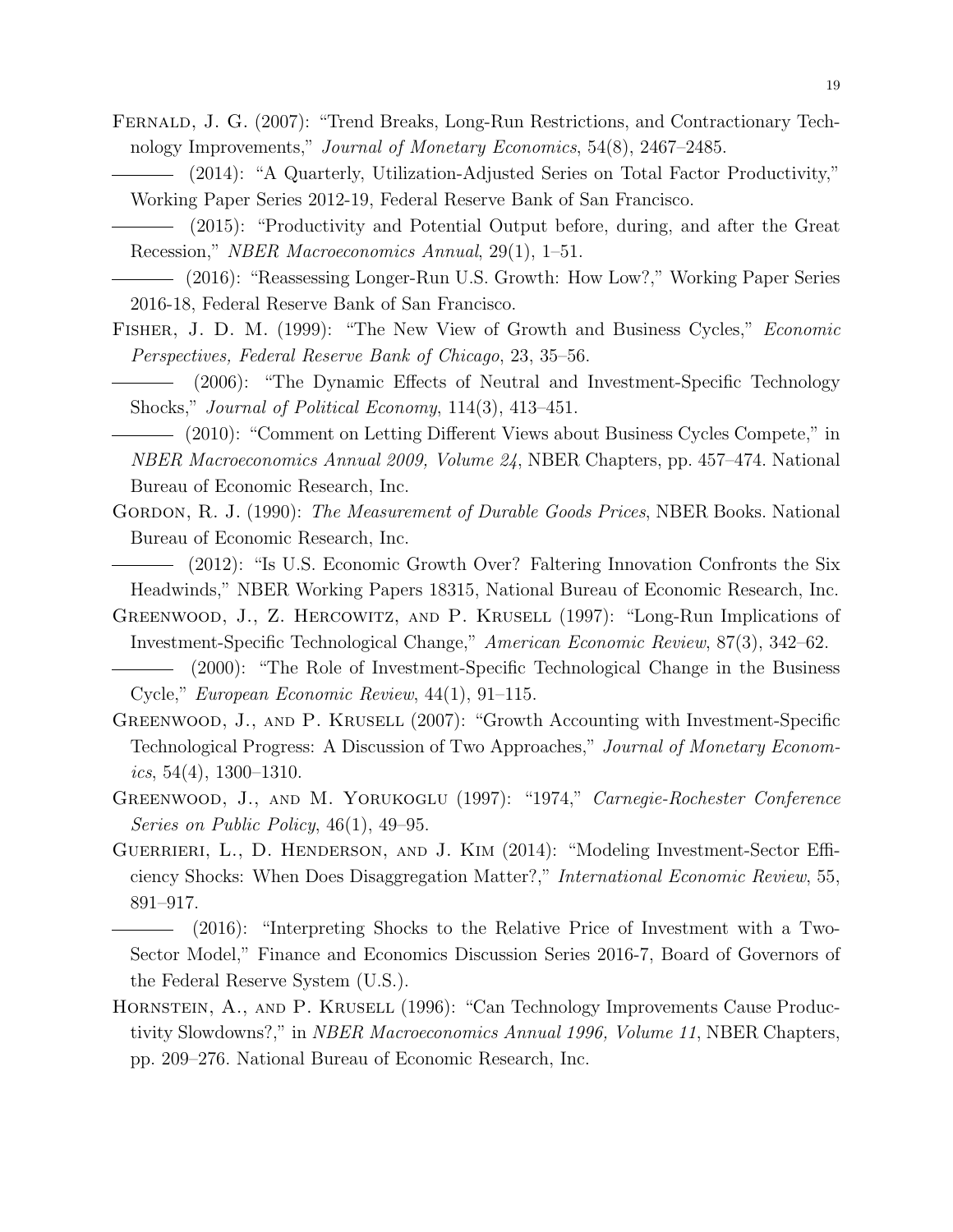(2000): "The IT Revolution : Is It Evident in the Productivity Numbers?," Economic Quarterly, Fall, 49–78.

- Ireland, P., and S. Schuh (2008): "Productivity and U.S. Macroeconomic Performance: Interpreting the Past and Predicting the Future with a Two-Sector Real Business Cycle Model," Review of Economic Dynamics, 11(3), 473–492.
- IRELAND, P. N. (2013): "Stochastic Growth In The United States And Euro Area," Journal of the European Economic Association, 11(1), 1–24.
- JUSTINIANO, A., G. PRIMICERI, AND A. TAMBALOTTI (2010): "Investment Shocks and Business Cycles," Journal of Monetary Economics, 57(2), 132–145.
- (2011): "Investment Shocks and the Relative Price of Investment," Review of Economic Dynamics, 14(1), 101–121.
- Kim, J. (2003): "Functional Equivalence Between Intertemporal and Multisectoral Investment Adjustment Costs," Journal of Economic Dynamics and Control, 27(4), 533–549.
- KYDLAND, F. E., AND E. C. PRESCOTT (1982): "Time to Build and Aggregate Fluctuations," Econometrica, 50(6), 1345–1370.
- Lucas, R. E. (2003): "Macroeconomic Priorities," American Economic Review, 93(1), 1– 14.
- Marquis, M. H., and B. Trehan (2008): "On Using Relative Prices to Measure Capital-Specific Technological Progress," Journal of Macroeconomics, 30(4), 1390–1406.
- Moura, A. (2018): "Investment Shocks, Sticky Prices, and the Endogenous Relative Price of Investment," Review of Economic Dynamics, 27, 48–63.

- PEREZ-QUIROS, G., AND M. M. MCCONNELL (2000): "Output Fluctuations in the United States: What Has Changed since the Early 1980's?," American Economic Review, 90(5), 1464–1476.
- PRESCOTT, E. C. (1986): "Theory Ahead of Business-Cycle Measurement," Carnegie-Rochester Conference Series on Public Policy, 25(1), 11–44.
- Ramey, V. A. (2016): "Macroeconomic Shocks and Their Propagation," in Handbook of Macroeconomics, ed. by J. B. Taylor, and H. Uhlig, vol. 2, chap. 2, pp. 71–162. Elsevier.
- RÍOS-RULL, J.-V., F. SCHORFHEIDE, C. FUENTES-ALBERO, M. KRYSHKO, AND R. SANtaeulalia-Llopis ` (2012): "Methods versus Substance: Measuring the Effects of Technology Shocks," Journal of Monetary Economics, 59(8), 826–846.
- SCHMITT-GROHÉ, S., AND M. URIBE (2011): "Business Cycles With A Common Trend in Neutral and Investment-Specific Productivity," Review of Economic Dynamics, 14(1), 122–135.

<sup>(2020): &</sup>quot;Understanding the Long-Run Relationship Between Total Factor Productivity and the Relative Price of Investment," Mimeo.

 $-$  (2012): "What's News in Business Cycles," *Econometrica*, 80(6), 2733–2764.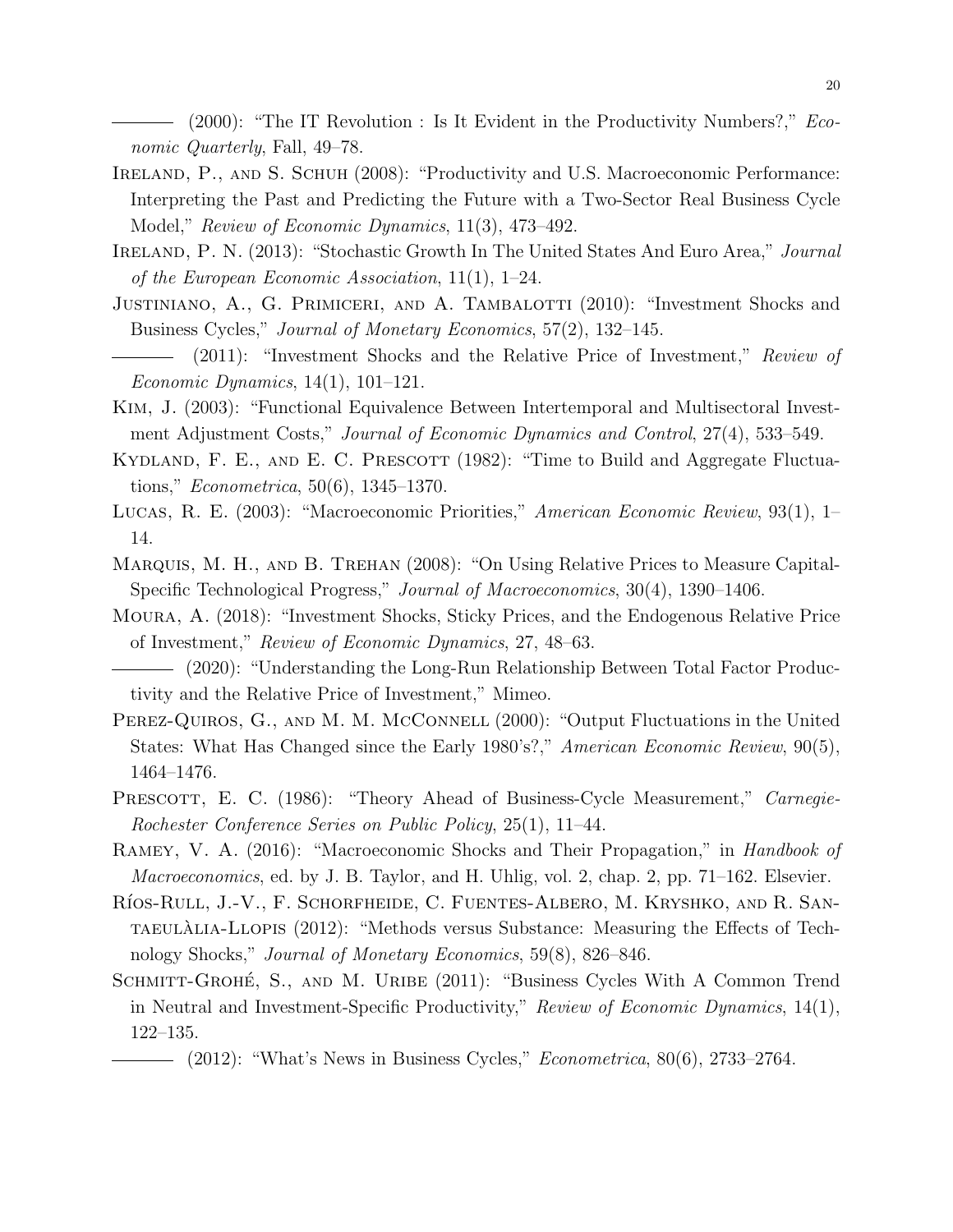- Smets, F., and R. Wouters (2007): "Shocks and Frictions in US Business Cycles: A Bayesian DSGE Approach," American Economic Review, 97(3), 586–606.
- Solow, R. M. (1956): "A Contribution to the Theory of Economic Growth," The Quarterly Journal of Economics, 70(1), 65–94.
- STOCK, J. H., AND M. W. WATSON (2003): "Has the Business Cycle Changed and Why?," in NBER Macroeconomics Annual 2002, Volume 17, NBER Chapters, pp. 159–230. National Bureau of Economic Research, Inc.
- Syverson, C. (2017): "Challenges to Mismeasurement Explanations for the US Productivity Slowdown," Journal of Economic Perspectives, 31(2), 165–186.
- WHELAN, K. (2003): "A Two-Sector Approach to Modeling U.S. NIPA Data," *Journal of* Money, Credit and Banking, 35(4), 627–656.

#### Appendix A. Tests for Structural Breaks

This appendix reports results from Bai and Perron's (1998) tests for multiple breaks at unknown dates in the sample in the mean for the log-differences of the three TFP series considered in Section 3.2 (Fernald's utilization-adjusted TFP, TFP computed from output in consumption units, Fernald's consumption-sector TFP). The objective is to establish formally the presence of trend breaks in TFP and to estimate the break dates.

Letting  $y_t$  denote log TFP, the estimated model with m breaks is

$$
\Delta y_t = \delta_j + u_t, \qquad u_t \sim (0, \sigma_j^2), \qquad t = T_{j-1} + 1, \dots, T_j,
$$
\n(16)

where  $j = 1, \ldots, m + 1$  indexes the regimes and  $T_1, \ldots, T_m$  are the break points (with the convention that  $T_0 = 0$  and  $T_{m+1} = T$ . The variance of the disturbance needs not be constant across regimes and the setup also allows for autocorrelation in  $u_t$ .

I implement the tests following Bai and Perron's (2003) recommendations. In particular, I set the trimming parameter at 15%. The results are reported in Table 2, along with asymptotic critical values for the test statistics. For each series, I start by performing double-maximum tests checking the presence of at least one break, allowing for a maximum of  $m = 2$  breaks. To determine the number of breaks, I then compute the sup  $F(1|0)$  and  $\sup F(2|1)$  statistics testing the presence of one vs. no break and two vs. one breaks. All test statistics are constructed using Newey-West standard errors with AR(1) pre-whitening. For all series, the double-maximum test statistics are equal to the  $\sup F(1|0)$  statistics, so that I report only the later in Table 2.

As shown in the table, the sup  $F(1|0)$  tests (and the double-maximum tests) find significant breaks in the means of the log-differences of all three TFP series. On the other hand, the sup $F(2|1)$  statistics are never significantly different from zero, indicating that the data support the presence of a single break in each series. The estimated break dates are late 1971